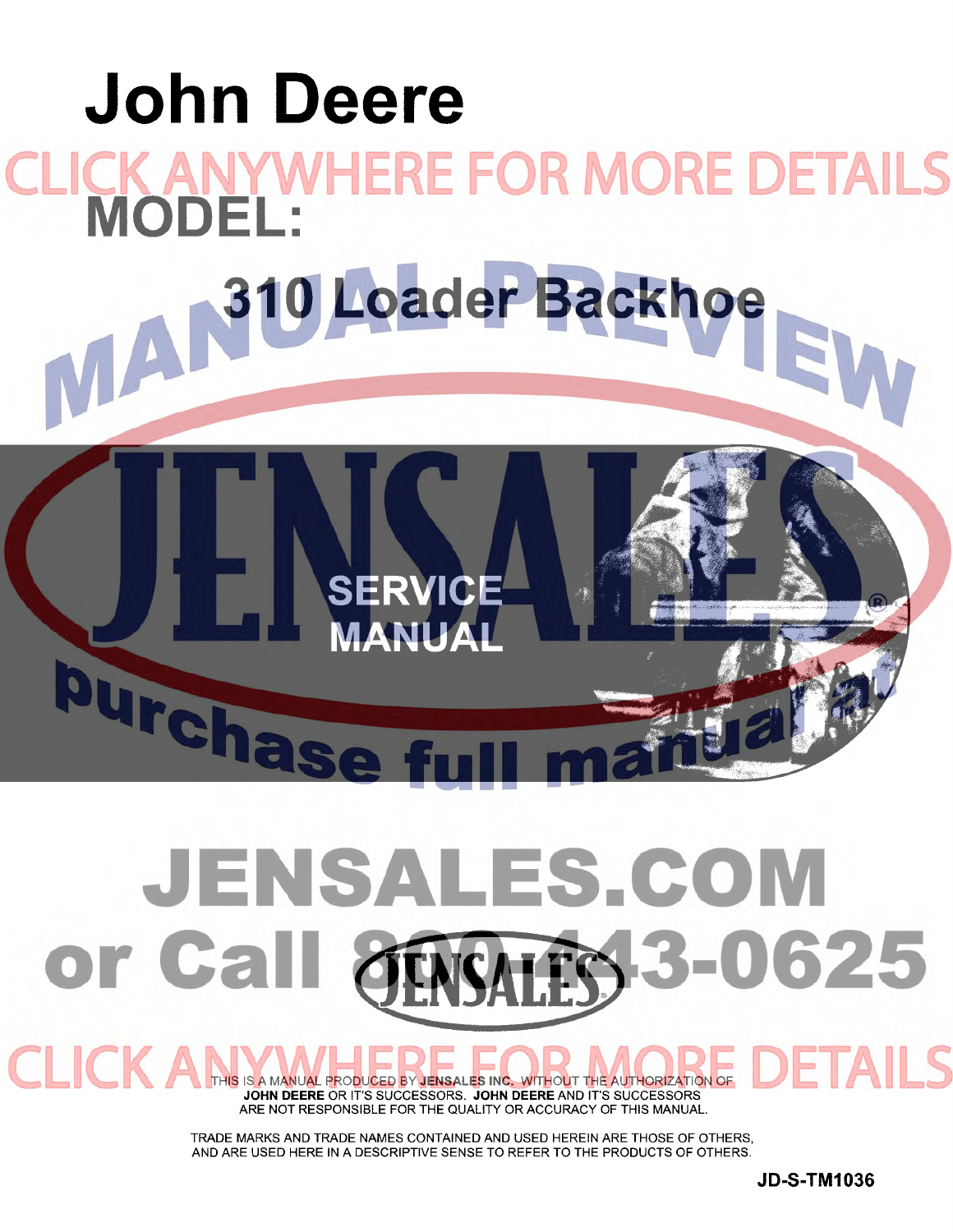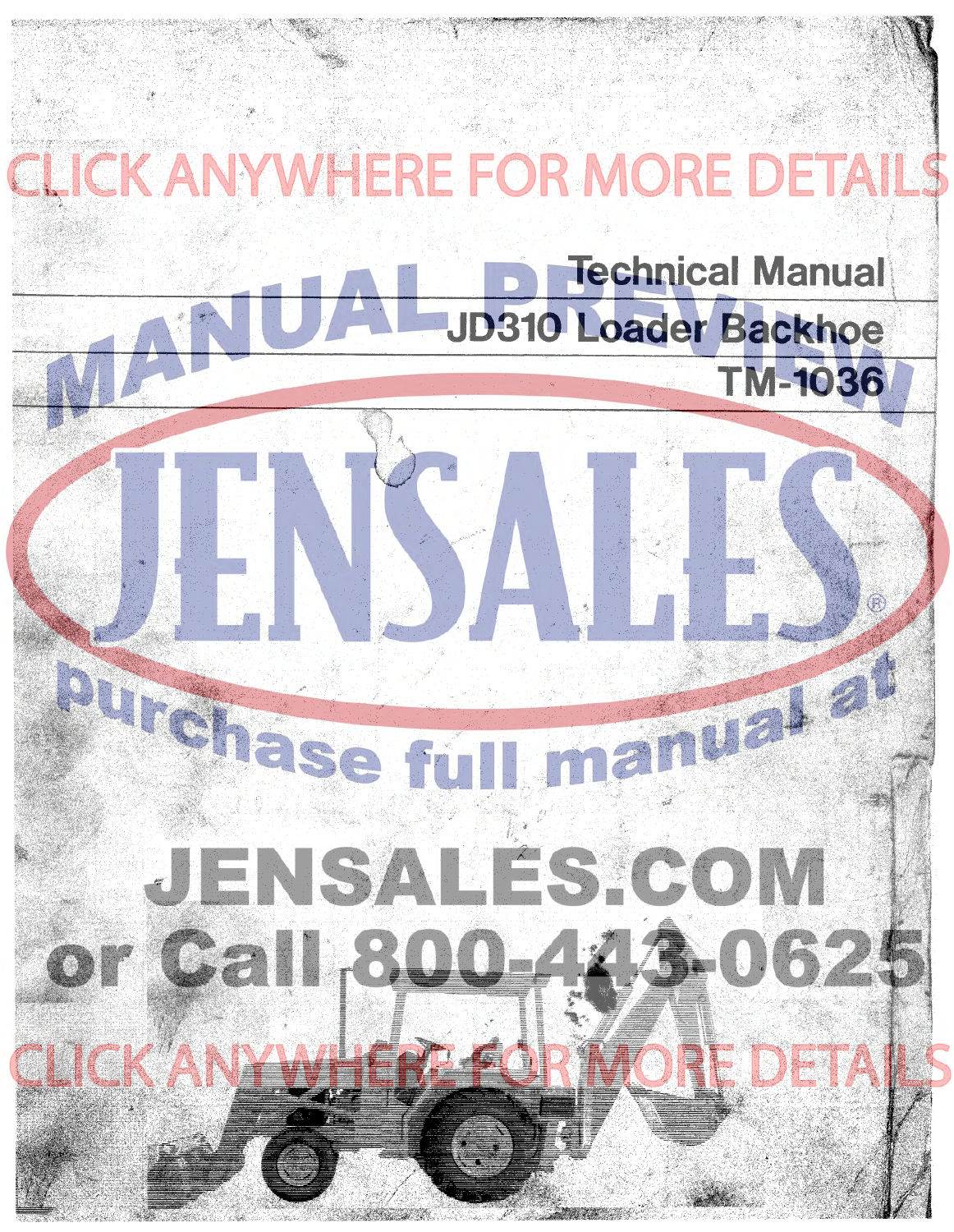## JD310 LOADER BACKHOE **Technical Manual** TM-1036-(Apr-73)

|                      |                                                          | <b>CONTENTS</b>                                                                   |
|----------------------|----------------------------------------------------------|-----------------------------------------------------------------------------------|
|                      |                                                          |                                                                                   |
| Section 10 - GENERAL |                                                          | Section 50 - POWER TRAIN                                                          |
|                      | Group 5 Specifications                                   | Group 5 Diagnosis                                                                 |
|                      | Group 10 Predelivery, Delivery, and After-Sales          | Group 10 Clutch Assembly                                                          |
|                      | <b>Services</b>                                          | Group 15 Transmission                                                             |
|                      | Group 15 Tune-up                                         | Group 20 Reverser                                                                 |
|                      | Group 20 Lubrication                                     | Group 25 Differential                                                             |
|                      | Group 25 Separation                                      | Group 30 Final Drive                                                              |
| Section 20 - ENGINE  |                                                          | Section 60 - STEERING AND BRAKES                                                  |
|                      | Group 5 Diagnosis                                        | Group 5 Hydfaulic Brakes                                                          |
|                      | Group 10 Basic Engine                                    | Group 10 Power Steering                                                           |
|                      | Group 15 Lubrication System                              |                                                                                   |
|                      | Group 20 Governor and Speed Control Linkage              | Section 70 - HYDRAULIC SYSTEM                                                     |
|                      | Group 25 Cooling System                                  | Group 5 General Information, Testing, and                                         |
|                      | Group 30 Specifications and Special Tools                | ®<br><b>Diagnosis</b>                                                             |
|                      |                                                          | Group 10 Hydraulic Pump                                                           |
|                      | Section 30 - FUEL SYSTEM                                 | Group 15 Hydraulic Components                                                     |
|                      | Group 5 Diagnosis                                        | Group 20 Loader Control Valve                                                     |
|                      | Group 10 Fuel Tank, Transfer Pump, and Filters           | Group 25 Backhoe Control Valve (9405 and 9500)                                    |
|                      | Group 15 Air Intake System                               | Group 30 Hydraulic Cylinders                                                      |
|                      | Group 20 Carburetor<br>Group 25 Fuel Injection Pump      | Group 35 9500 Backhoe Swing Cylinder                                              |
|                      |                                                          |                                                                                   |
|                      | Section 40 - ELECTRICAL SYSTEM                           | Section 80 - MISCELLANEOUS COMPONENTS                                             |
|                      | Group 5 Wiring Diagrams                                  | Group 5 Front Axle and Front Support                                              |
|                      | Group 10 Charging System                                 | Group 10 Loader Frame, Boom and Bucket<br>Group 15 Backhoe Frame, Boom and Bucket |
|                      | Group 15 Starting Motor                                  |                                                                                   |
|                      | Group 20 Ignition System                                 | <b>INDEX</b>                                                                      |
|                      | Group 25 Gauges and Switches                             |                                                                                   |
|                      |                                                          | <b>COM</b>                                                                        |
|                      | (All information, illustrations and specifications       |                                                                                   |
|                      | contained in this technical manual are based on the      |                                                                                   |
|                      | latest information available at the time of publication. |                                                                                   |
|                      | The right is reserved to make changes at any time        |                                                                                   |
| without notice.)     |                                                          |                                                                                   |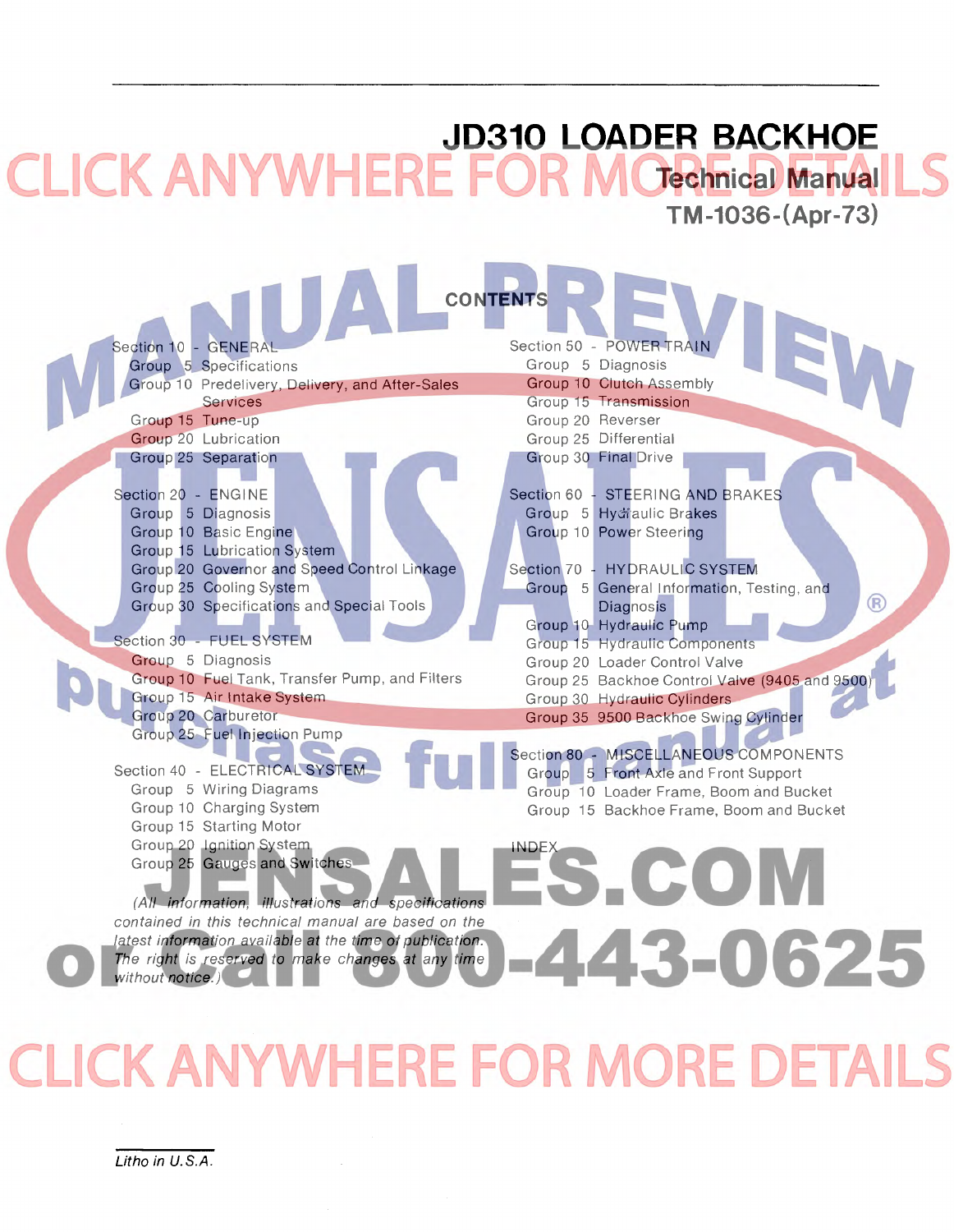## **Section 10**

## **RENFRAI** CK ANY **CONTENTS OF THIS SECTION**

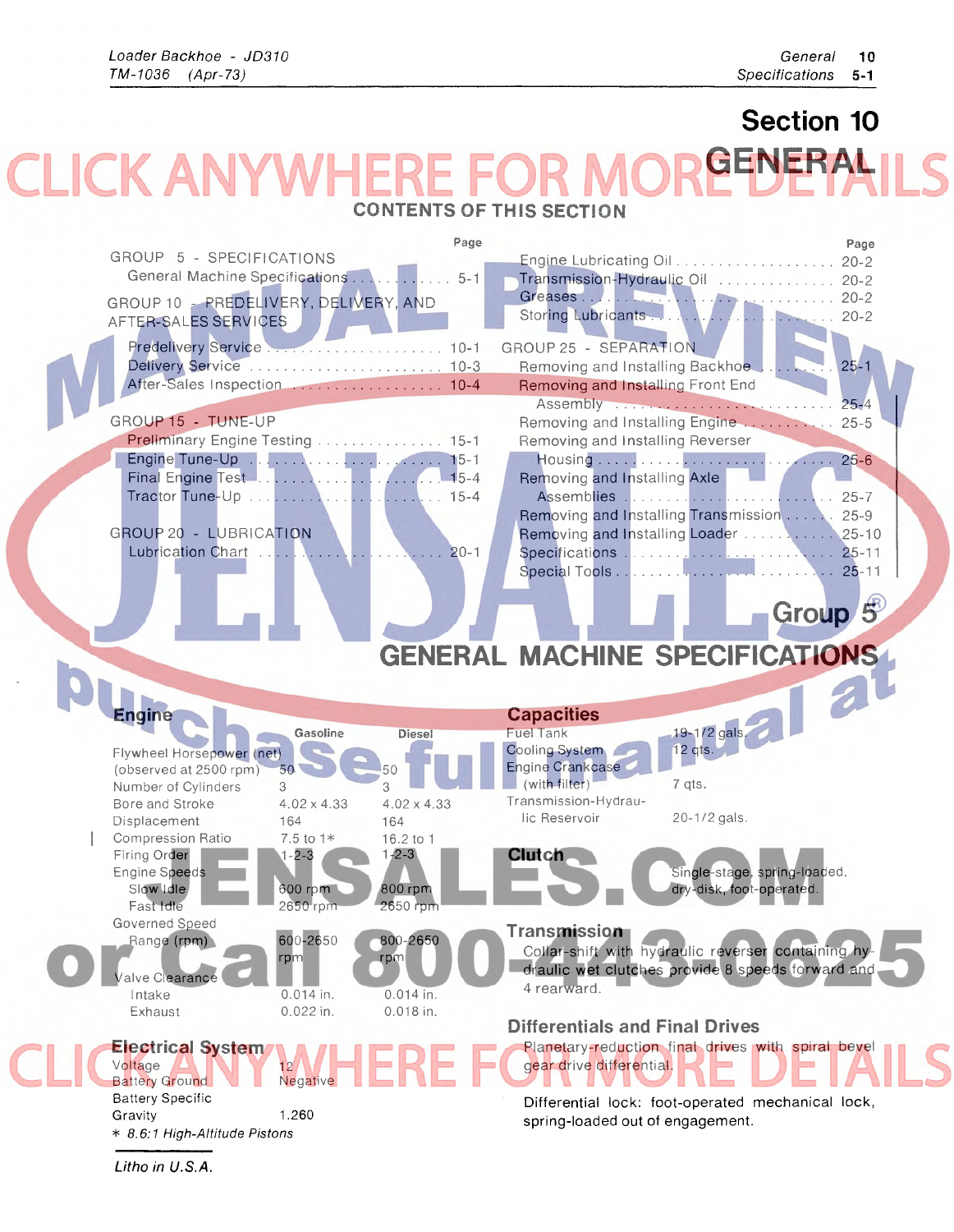## **Group 15**

## **TUNE-UP GENERAL INFORMATION**  determine if the engine can be tuned up. If the condi-

Before tuning up a machine, determine whether a tune-up will restore operating efficiency. When there is doubt, the following preliminary tests will help to

tion is satisfactory, proceed with the tune-up. Choose from the following procedures only those necessary to restore the unit.

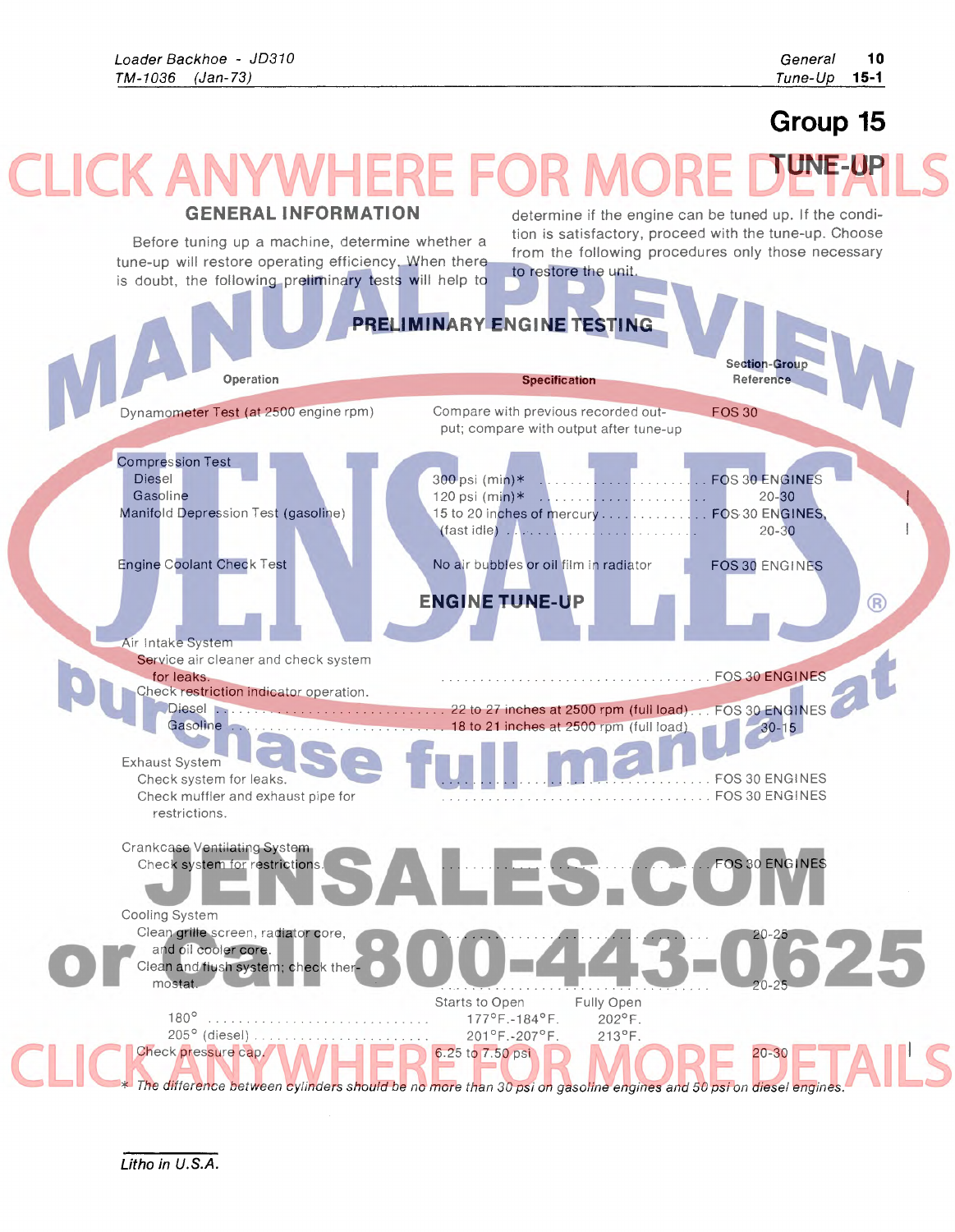### **ENGINE TUNE-UP-Continued**



# CK ANYWHERE FOR MOF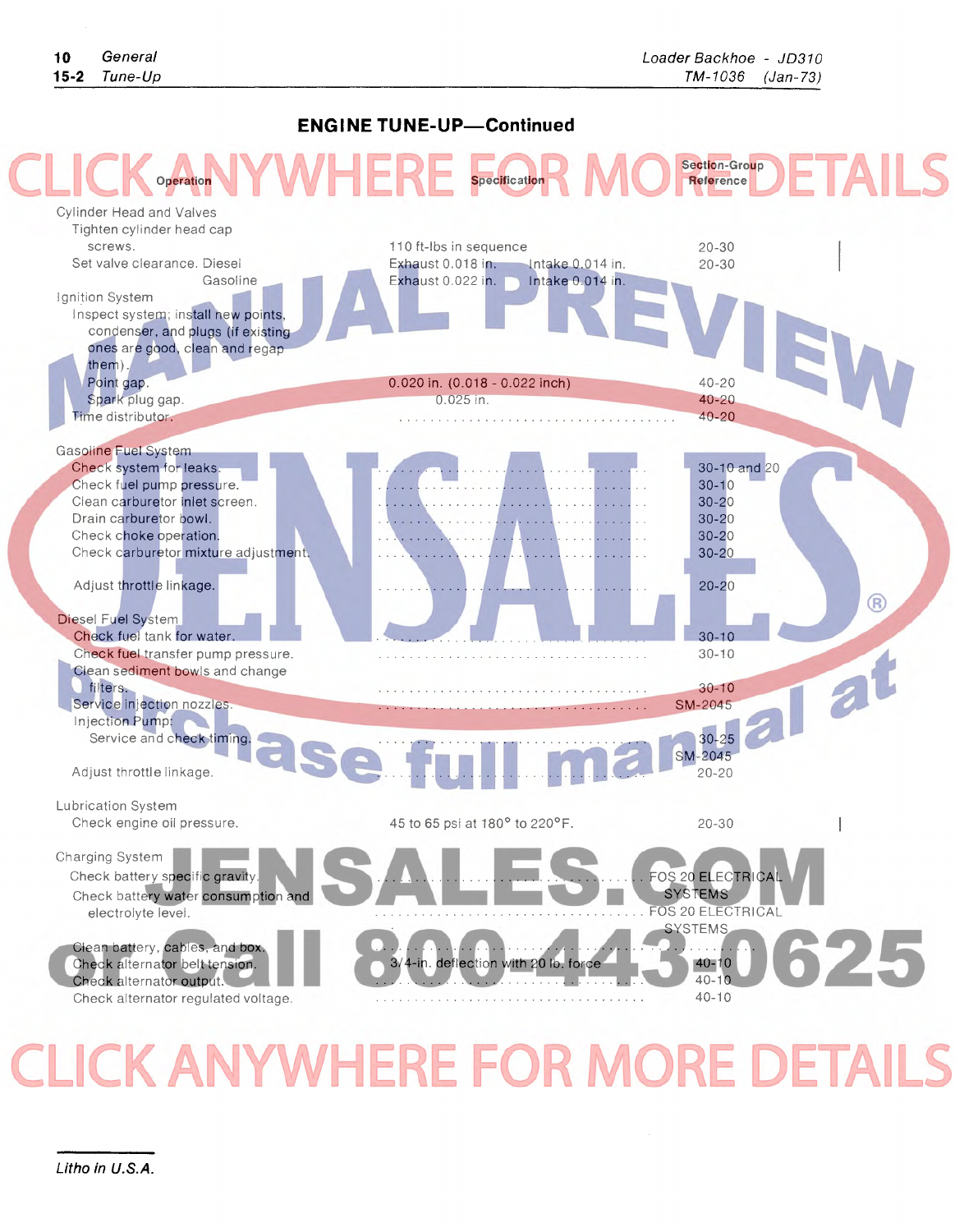

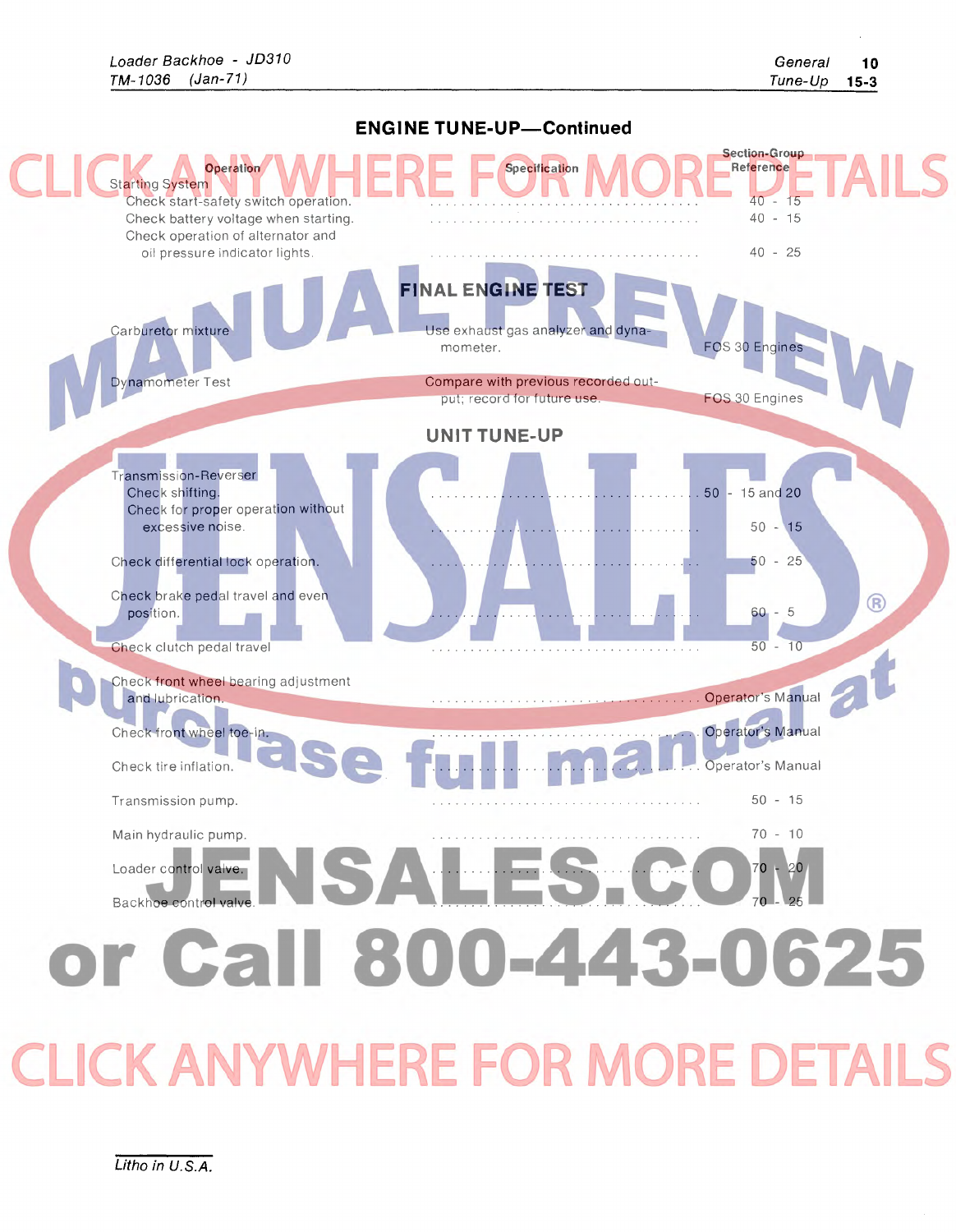## **Section 20 ENGINE**

## **CONTENTS OF THIS SECTION**

| Page<br>GROUP 5 - DIAGNOSIS<br>$5 - 2$<br>GROUP 10 - BASIC ENGINE<br>Diagnosing Malfunctions  10-1<br>Adjusting Valve Tappets  10-3 | Page<br><b>GROUP 20 - GOVERNOR AND SPEED</b><br><b>CONTROL LINKAGE</b><br>Diagnosing Malfunctions<br>$20 - 1$<br>$20 - 1$<br>Speed Control Linkage<br>$20 - 4$<br>Speed Control Adjustments  20-5      |  |
|-------------------------------------------------------------------------------------------------------------------------------------|--------------------------------------------------------------------------------------------------------------------------------------------------------------------------------------------------------|--|
| Block, Liners, Pistons, and Rods 10-4<br>Crankshaft, Main Bearings, and<br><b>GROUP 15 - LUBRICATION SYSTEM</b>                     | GROUP 25 - COOLING SYSTEM<br>Diagnosing Malfunctions  25-1<br>Group 30 - SPECIFICATIONS AND SPECIAL<br><b>TOOLS</b><br>$30 - 1$<br>Lubricating System  30-6<br>Governor and Speed Control Linkage 30-7 |  |
| Urchase                                                                                                                             | <b>Inual</b> a                                                                                                                                                                                         |  |

# JENSALES.COM or Call 800-443-0625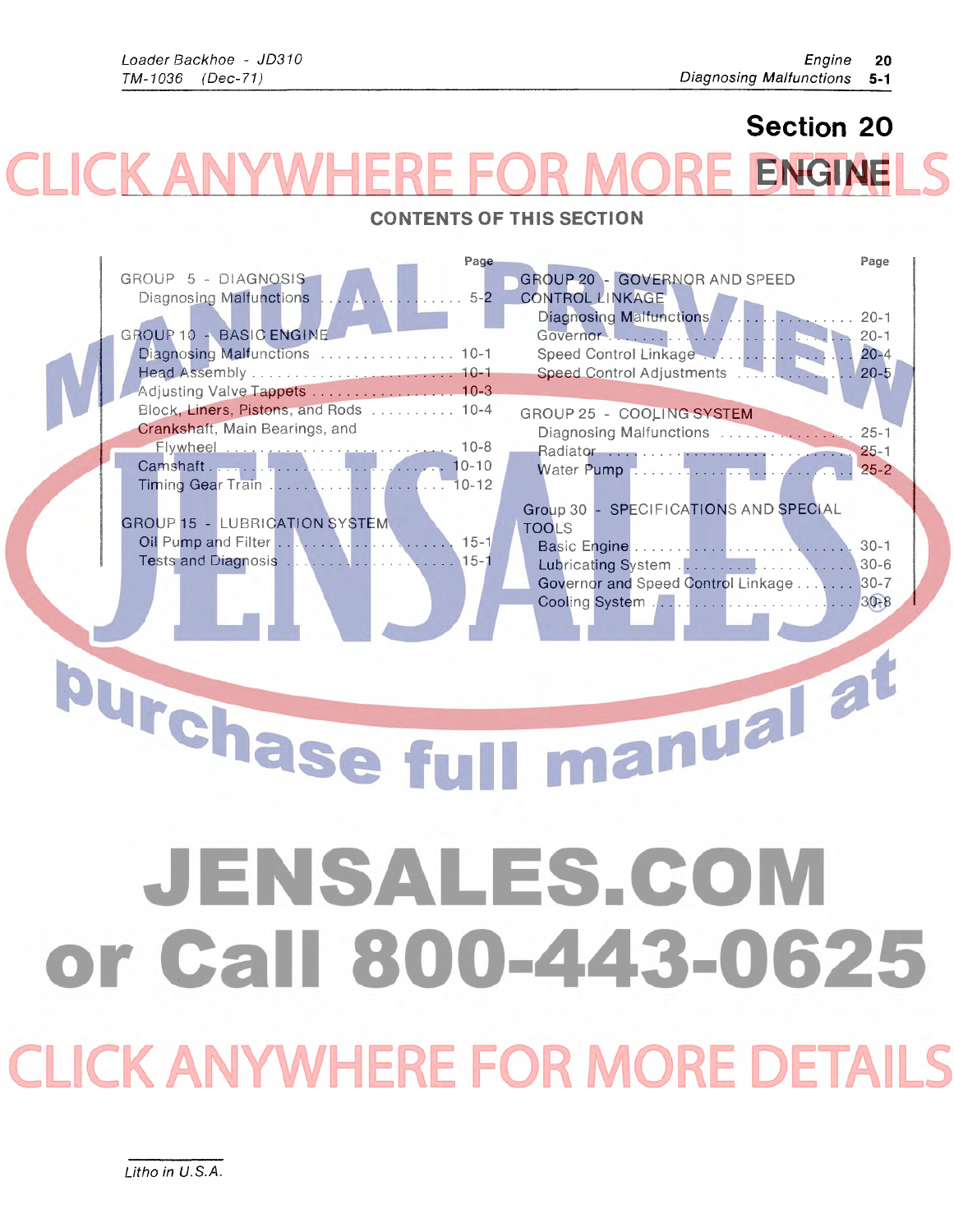#### **Pump Gears**

Measure width of gears (early units - 1.4163 to 1.4183 inch -later units 1,6203 to 1.6223 inch).

> Install gears in housing in running position and measure radial clearance (0.0030-inch to 0.0060inch) between gear teeth and body. Excessive clearance can be corrected only by replacement of worn parts.

> Place a straightedge across top of housing (to represent cover) and measure clearance (0.0012 inch to 0.0062 inch) between gears and straightedge.

#### Oil Pressure **Regulating Valve**

 $JD2$ 

**IF** 

T21221

Remove oil pressure regulating plug, shims, spring, and valve. Save all shims for correct reassembly.

Inspect regulating valve seat in front of cylinder block for damage (especially at raised rim of bushing).

#### **ASSEMBLY**

Check pressure regulating valve plug threads for

Unscrew filter element from engine and discard it. Inspect oil passages at mounting point on cylinder block (early diesel and all gasoline engines) or oil cooler base (later diesel engines) for obstructions. If filter base nipple in block is damaged refer to Section 20, Group 10 for replacement details. If filter base nipple in oil cooler is damaged, repair or replace as

Press idler shaft (11) into pump housing until flush with outer surface of housing.

Place gear and shaft in housing. Install pump idler gear on idler shaft in housing. Check to see that both gears rotate freely in housing.

Install new O-ring (13) in oil outlet opening in oil pump cover.

**INSTALLATION** 

#### $\circledR$

#### **Oil Pump**

damage.

Oil Filter

necessary.

Place pump housing with gears and drive shaft in position in engine. Install drive gear on shaft. Tighten hex. nut to 35 to 45 ft-Ibs and then stake nut to shaft.

Position oil pump cover and screen up against pump housing. Install pump outlet oil tube in cover. Fasten cover in place with four cap screws and lock washers. Tighten to 35 ft-Ibs.

Place valve and spring in valve hole in engine timing gear cover. With an aluminum washer on valve plug and same number of shims in plug counterbore as removed, install plug in timing gear cover. This is a preliminary setting to be used until oil pressure can

**Oil Filter** 

ar.

be checked.

Install new filter element. Turn element down until sealing ring just contacts mounting pad; then turn down an additional 1-1/2 turns.

Check for leaks around filter element. Retighten necessary, but do not overtighten.

Press new bushing into block using JD248 tool. Press in bushing until outer recessed edge of bushing is flush with bottom of counterbore in block. Do not press on raised inner rim of bushing. This rim is the regulating valve seat.

ig. 4-Installing Pressure Regulating Valve Bushing

Check oil pressure regulating spring. Free length is [4.68 inches and test length is 1.68 inches at 15± 1.5](http://www.jensales.com/products/john-deere-310-tractor-loader-backhoe-service-manual.html)  Ibs. pressure.

Litho in U.S.A.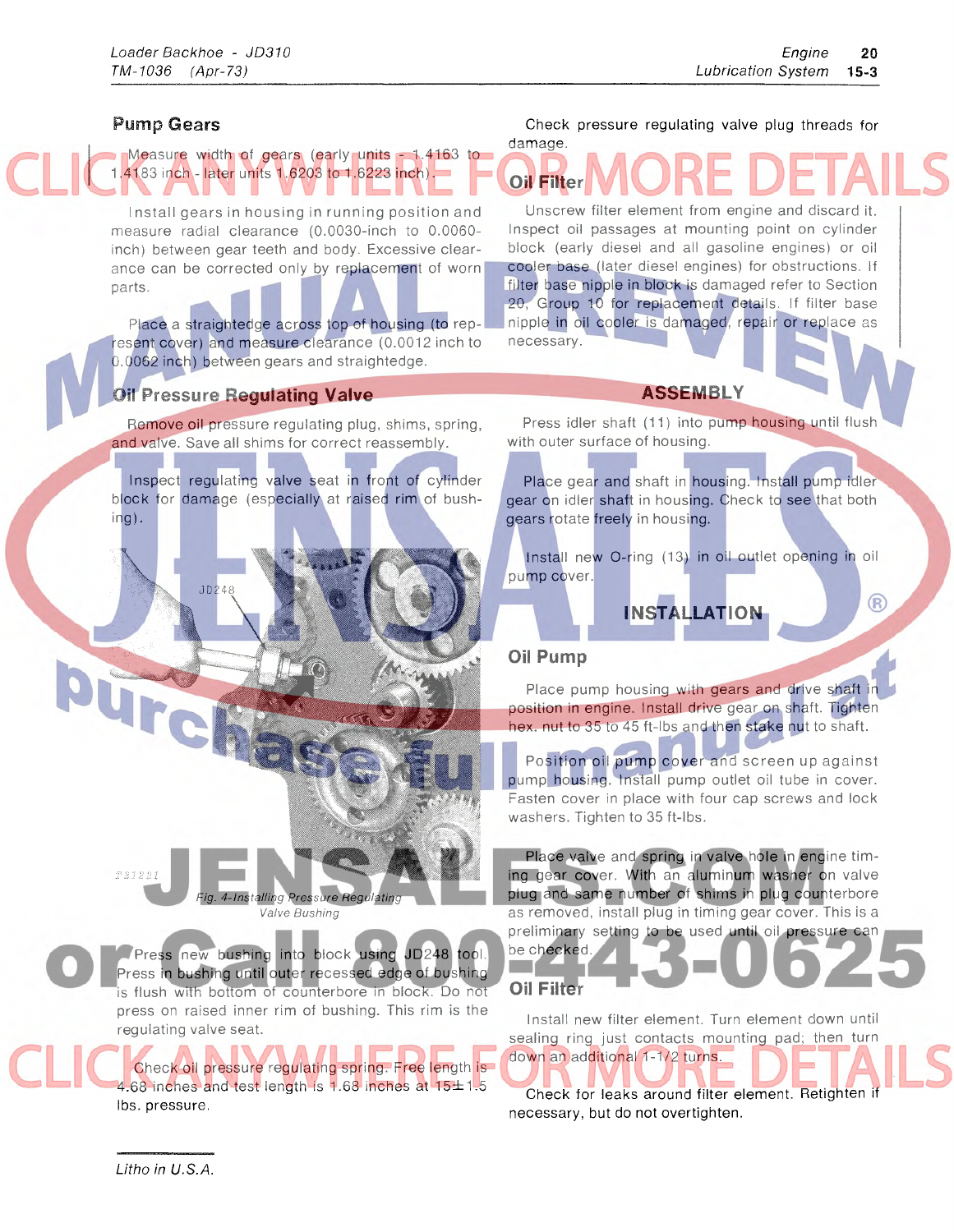#### **Section 30 ICK ANY FUEL SYSTEM** ÷ ONTENTS OF THIS SECTION

| GROUP 5 - DIAGNOSIS                                                                     | Page                                                                          |  |
|-----------------------------------------------------------------------------------------|-------------------------------------------------------------------------------|--|
| Page                                                                                    |                                                                               |  |
| Diagnosing Fuel System Malfunctions 5-1                                                 |                                                                               |  |
| GROUP 10 - FUEL TANK, TRANSFER PUMP, AND                                                |                                                                               |  |
| <b>FILTERS</b>                                                                          |                                                                               |  |
|                                                                                         | GROUP 25 - FUEL INJECTION PUMP                                                |  |
|                                                                                         | $\ldots$ 25-1                                                                 |  |
|                                                                                         |                                                                               |  |
| GROUP 15 - AIR INTAKE SYSTEM                                                            |                                                                               |  |
|                                                                                         |                                                                               |  |
|                                                                                         |                                                                               |  |
| GROUP 20 - CARBURETOR                                                                   |                                                                               |  |
|                                                                                         |                                                                               |  |
|                                                                                         |                                                                               |  |
|                                                                                         | FUEL INJECTION NOZZLES                                                        |  |
|                                                                                         | (See SM-2045, "Testing and Servicing Fuel Injec-<br>tion Pumps and Nozzles.") |  |
|                                                                                         |                                                                               |  |
|                                                                                         |                                                                               |  |
|                                                                                         | Group 5                                                                       |  |
|                                                                                         |                                                                               |  |
|                                                                                         | <b>DIAGNOSIS</b>                                                              |  |
| <b>DIAGNOSING FUEL</b>                                                                  | Clogged fuel filter (diesel).                                                 |  |
| <b>SYSTEM MALFUNCTIONS</b>                                                              | Replace first-stage filter element and bleed sys-                             |  |
| The following is a guide for diagnosing fuel system                                     | tem.                                                                          |  |
| difficulties. For specific diagnosis of fuel system                                     | Dirty or faulty injectors (diesel)<br>Service injectors.                      |  |
| components, refer to the groups which cover com-                                        | Cranking speed too slow.                                                      |  |
| plete servicing.                                                                        | Check starting circuit to increase cranking speed.                            |  |
|                                                                                         | Incorrect timing.                                                             |  |
| Engine Hard to Start or Will Not Start                                                  |                                                                               |  |
|                                                                                         | See Group 25.                                                                 |  |
| No fuel.                                                                                | Fuel pump primer lever left on upward end of stroke.                          |  |
| Old gasoline in tank.                                                                   | Move lever to lowest point of stroke.                                         |  |
| Fuel shut off valves closed.                                                            |                                                                               |  |
| Screen in fuel tank shut-off valve dirty.                                               | <b>Engine Knocks</b>                                                          |  |
| Clean screen.<br>No gasoline in carburetor.                                             | Dirt in air intake system<br>Clean filter.                                    |  |
| Clean fuel line and carburetor.                                                         | Injection pump or distributor out of time.                                    |  |
| Air leak on suction side of fuel system.                                                | Low octane gasoline.                                                          |  |
| Look for leaks at all connections.                                                      |                                                                               |  |
| Improper type of fuel.                                                                  |                                                                               |  |
| See operator's manual for correct fuel.<br>Water, dirt, or air in fuel system (diesel). |                                                                               |  |
| Drain, flush, and refill. Bleed system (diesel).                                        | <b>MORE DETA</b>                                                              |  |
| Water in gasoline.                                                                      |                                                                               |  |
| Drain gasoline and clean spark plugs.                                                   |                                                                               |  |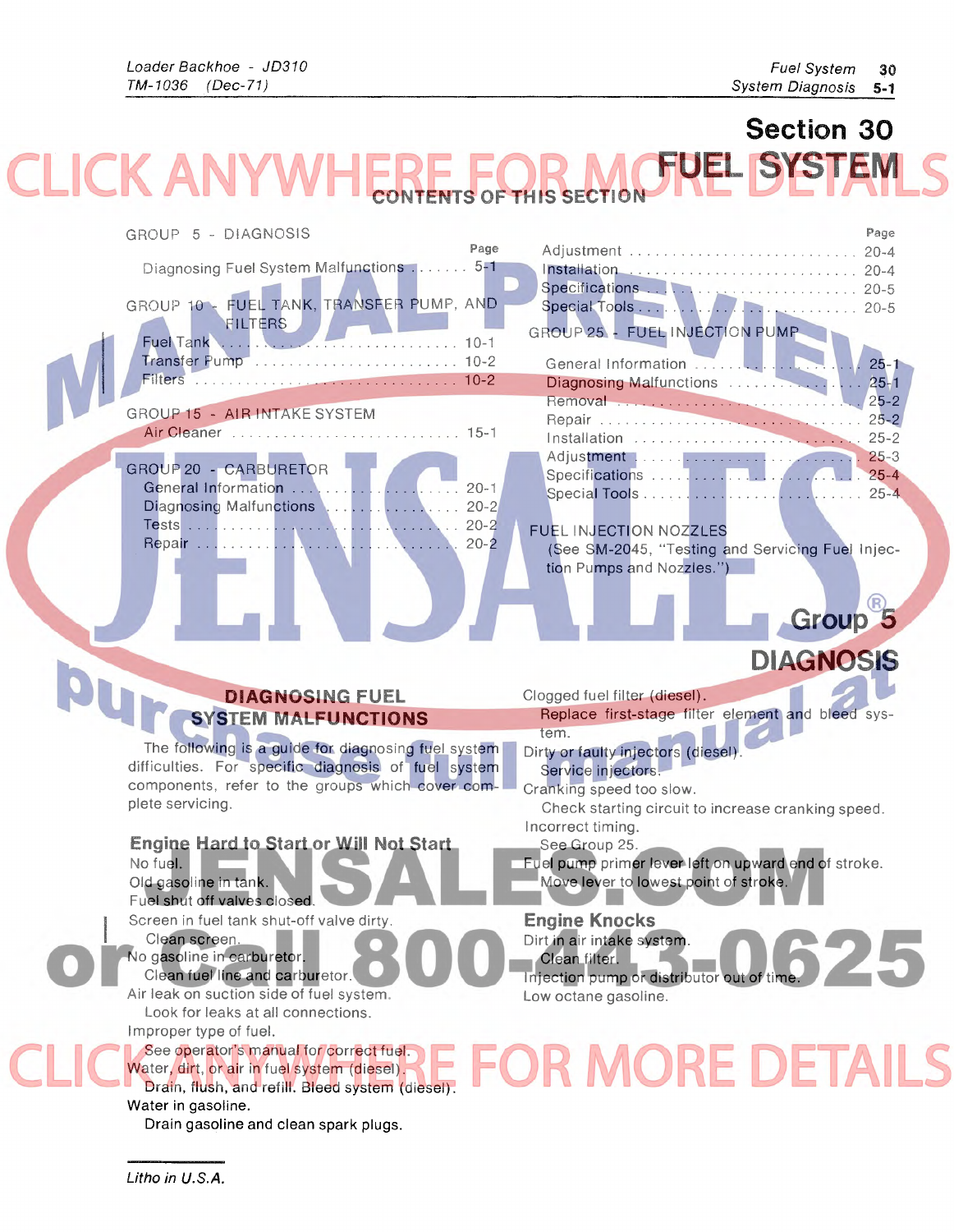## **Section 40 K ANYWH ELECTRICAL SYST**

### **CONTENTS OF THIS SECTION**

|                                                                                           | Page |                                  | Page     |
|-------------------------------------------------------------------------------------------|------|----------------------------------|----------|
| GROUP 5 - WIRING DIAGRAMS<br>Components Wiring Diagram  5-4<br>Key to Wiring Diagram  5-5 |      | <b>GROUP 15 - STARTING MOTOR</b> |          |
| GROUP 10 - CHARGING SYSTEM                                                                |      | GROUP 20 - IGNITION SYSTEM       |          |
|                                                                                           |      |                                  | $20 - 1$ |
| Diagnosis and Testing 10-1                                                                |      |                                  | $20 - 1$ |
|                                                                                           |      |                                  |          |
|                                                                                           |      |                                  |          |
|                                                                                           |      | Specifications                   | $20 - 4$ |
|                                                                                           |      |                                  |          |
|                                                                                           |      | GROUP 25 - GAUGES AND SWITCHES   |          |
|                                                                                           |      |                                  | $25 - 1$ |
|                                                                                           |      |                                  |          |
|                                                                                           |      |                                  |          |

manual at **Purchase fu** 

 $\overline{\phantom{a}}$ 

# JENSALES.COM or Call 800-443-0625

LICK ANYWHERE FOR MORE DE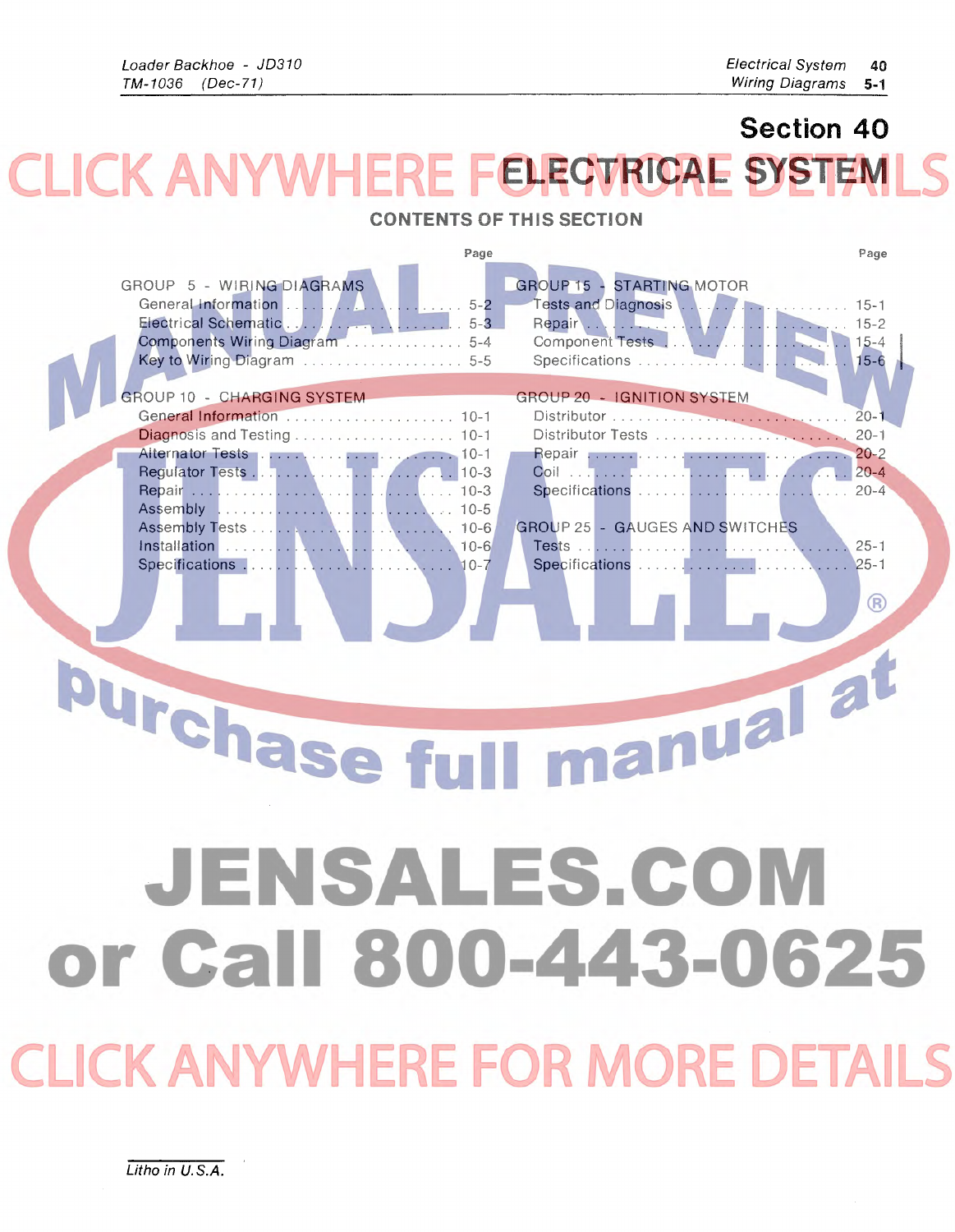## **Section 50 CLICK ANYWHERE FO** POWER TRAIN CONTENTS OF THIS SECTION

|                                           | Page |                                            | Page      |
|-------------------------------------------|------|--------------------------------------------|-----------|
| GROUP 5 - DIAGNOSIS                       |      | GROUP 20 - REVERSER                        |           |
|                                           |      | General Information  20-1                  |           |
|                                           |      |                                            |           |
| GROUP 10 - CLUTCH ASSEMBLY                |      | Diagnosing Reverser Malfunctions 20-9      |           |
|                                           |      |                                            |           |
| Diagnosing Clutch Malfunctions  10-2      |      |                                            |           |
| Repair and Adjustments  10-3              |      |                                            | $20 - 16$ |
|                                           |      |                                            |           |
| Controls and Housing  10-5                |      | GROUP 25 - DIFFERENTIAL                    |           |
|                                           |      | General Information  25-1                  |           |
|                                           |      | Diagnosing Differential Malfunctions  25-1 |           |
| GROUP 15 - TRANSMISSION                   |      |                                            |           |
|                                           |      |                                            |           |
| Diagnosing Transmission Malfunctions 15-2 |      |                                            |           |
| Repair and Adjustments  15-3              |      | GROUP 30 - FINAL DRIVE                     |           |
| Shifter Mechanism 15-3                    |      |                                            |           |
|                                           |      | Diagnosing Malfunctions  30-1              |           |
| Transmission Oil Pump 15-10               |      |                                            |           |
|                                           |      |                                            |           |
|                                           |      |                                            |           |

Purchase full manual at JENSALES.COM

or Call 800-443-0625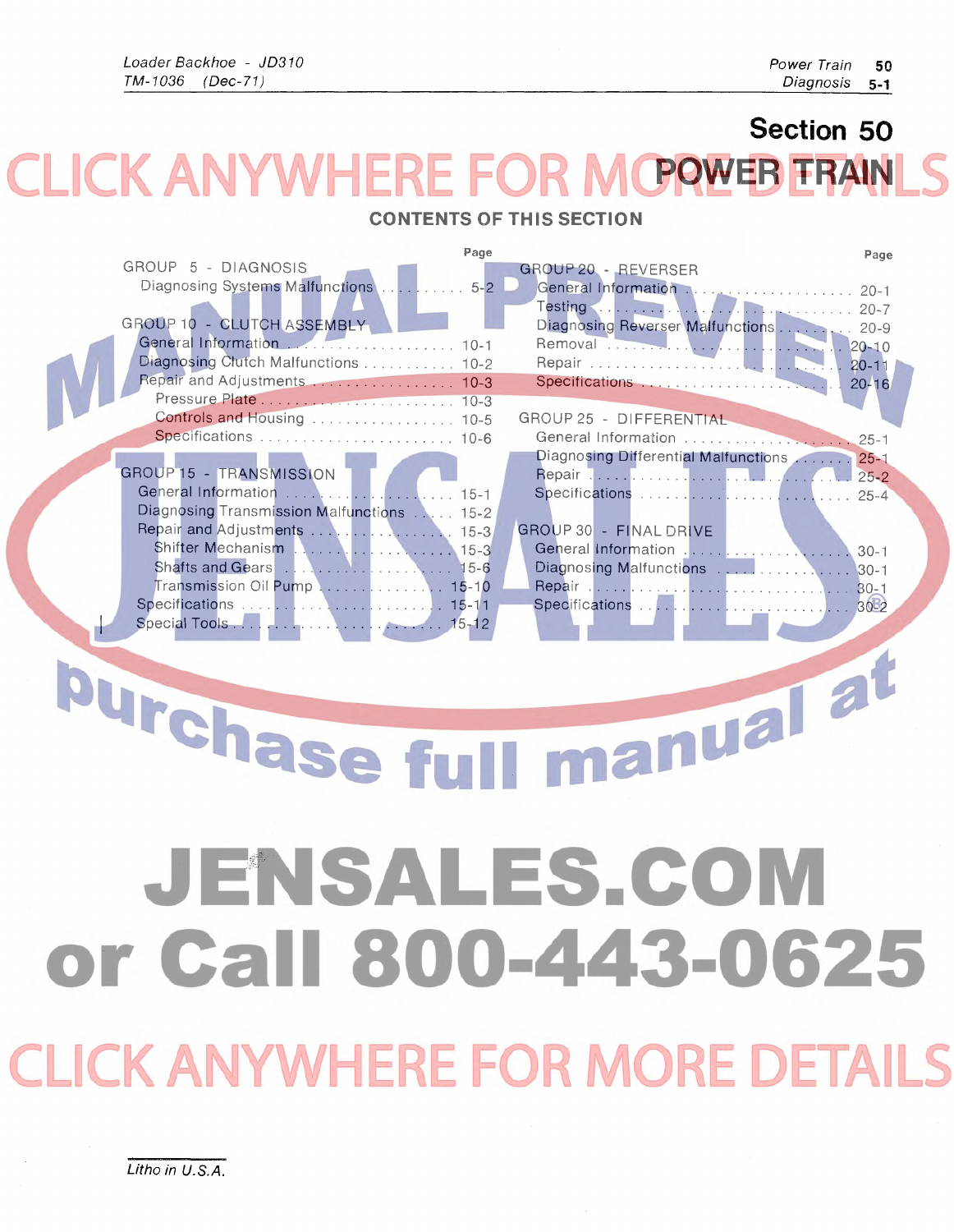Group 5

## Section 60 **CK ANYWHERE STEERING AND BRAKES**

#### **CONTENTS OF THIS SECTION**

|                                        | Page |                                         | Page |
|----------------------------------------|------|-----------------------------------------|------|
| GROUP 5 - HYDRAULIC BRAKES             |      | GROUP 10 - POWER STEERING               |      |
|                                        |      |                                         |      |
|                                        |      |                                         |      |
|                                        |      |                                         |      |
|                                        |      | Diagnosing Malfunctions (Marshall 10-3) |      |
| Pressure Plates, Facings and Disks 5-5 |      |                                         |      |
|                                        |      |                                         |      |
|                                        |      |                                         |      |
|                                        |      |                                         |      |

**GENERAL INFORMATION** 

The main closed-center constant pressure hydraulic system provides oil to the brakes.

For circuit diagrams on how the brake circuit fits into the main hydraulic system, refer to Section 70.

For additional basic hydraulic brake information refer to FOS Manual - HYDRAULICS.

The hydraulic brake assembly is activated by two brake pedals, allowing individual or simultaneous operation of the hydraulic brake pressure plates located in annular cylinders in each final drive housing.

**HYDRAULIC BRAKES** 

Braking is fully hydraulic with no mechanical connection between the valve and pressure plate.

The brake valve reservoir is filled with oil by the transmission oil pump via the transmission lubrication circuit (See Section 70).

As long as there is oil in the brake valve reservoir, hydraulic braking is possible with the engine either running or stopped.

# JENSALES.CON or Call 800-443-0625 **CLICK ANYWHERE FOR MORE DETAILS**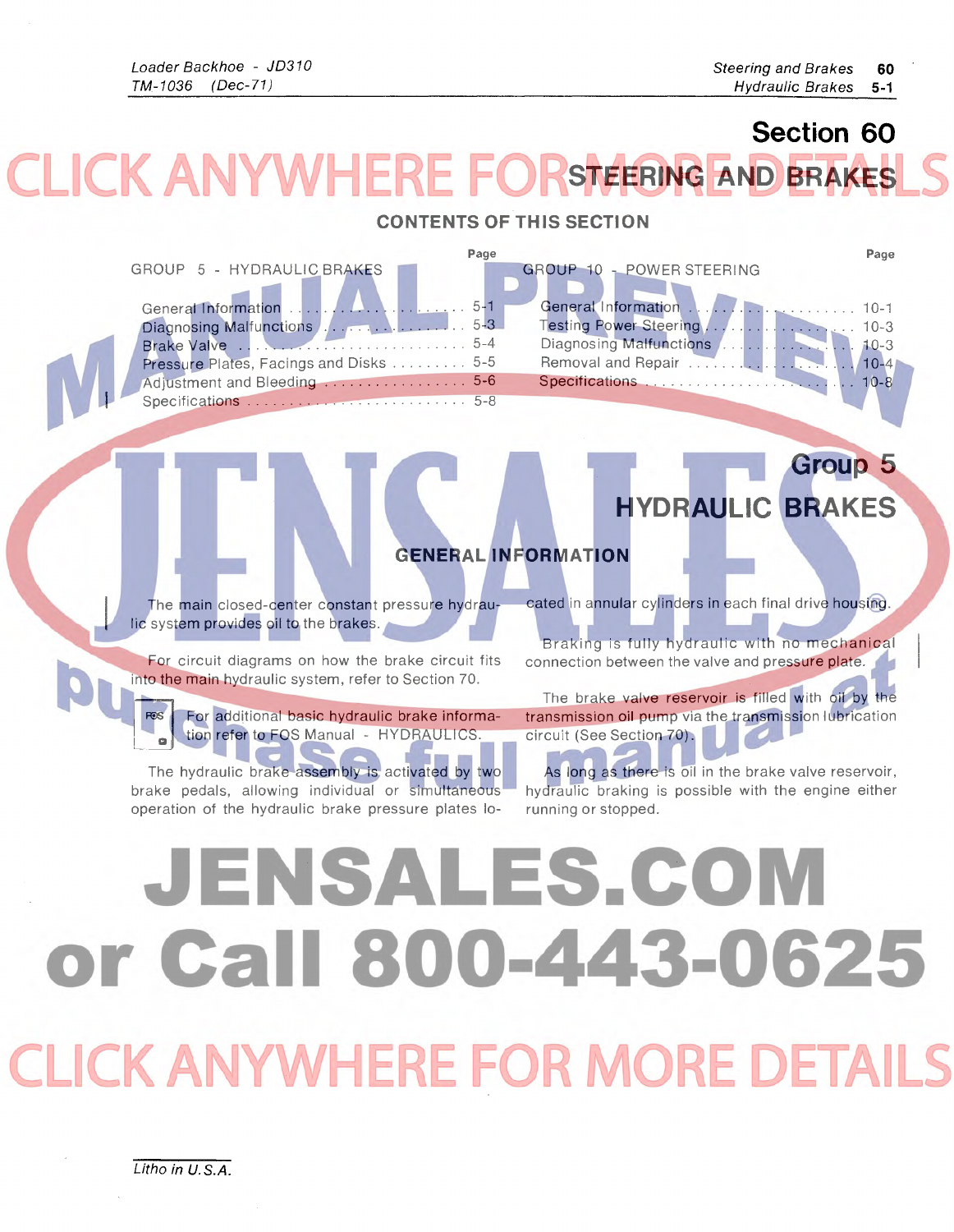cover and steering shaft support.

 $\circledR$ 

525

ngal at

#### **REMOVAL**

Disconnect battery. Use a puller to remove steering wheel. Loosen dash panel and turn sideways so that cowl cover slips up over dash. Remove cowl

2. Disconnect inlet pressure line and drain oil at plug on right side of clutch housing.

3. Remove steering gear shaft and yoke cover and locate steering shaft pin and retainer plate (inset, Fig. 2). Remove retainer plate cap screw and plate. [Screw a 3/8-inch cap screw in steering shaft pin and](http://www.jensales.com/products/john-deere-310-tractor-loader-backhoe-service-manual.html)  pull pin from steering shaft yoke.

4. Turn steering wheel from stop to stop to remove oil in the steering cylinder. Have container at drain plug.

5. Disconnect drag link from steering shaft arm and take out button plug on left side of clutch housing (Fig. 2).

6. Remove steering shaft arm retaining cap screw and washer. Support steering shaft arm and pull steering and yoke shaft from right side of clutch housing. Remove steering shaft arm.

> 4-Upper Valve Body Assembly with Spacer and Shims 5-Lower Valve Body Assembly with Spacer and Shims

**Arm Attaching** Cap Screw 2-Steering Shaft Arm 3-Drag Link Fig. 2-Removing Steering Assembly

Fig. 3-Power Steering Valve

7-Shims

8-Needle Thrust Bearing 9-Upper Operating Sleeve 10-Special Washers 11-Lower Operating Sleeve 12-Thrust Bearing

**REPAIR** 

rstida

1-Snap Rings 2-Special Washers 3-Thrust Washers

Purcha

6-Thrust Washers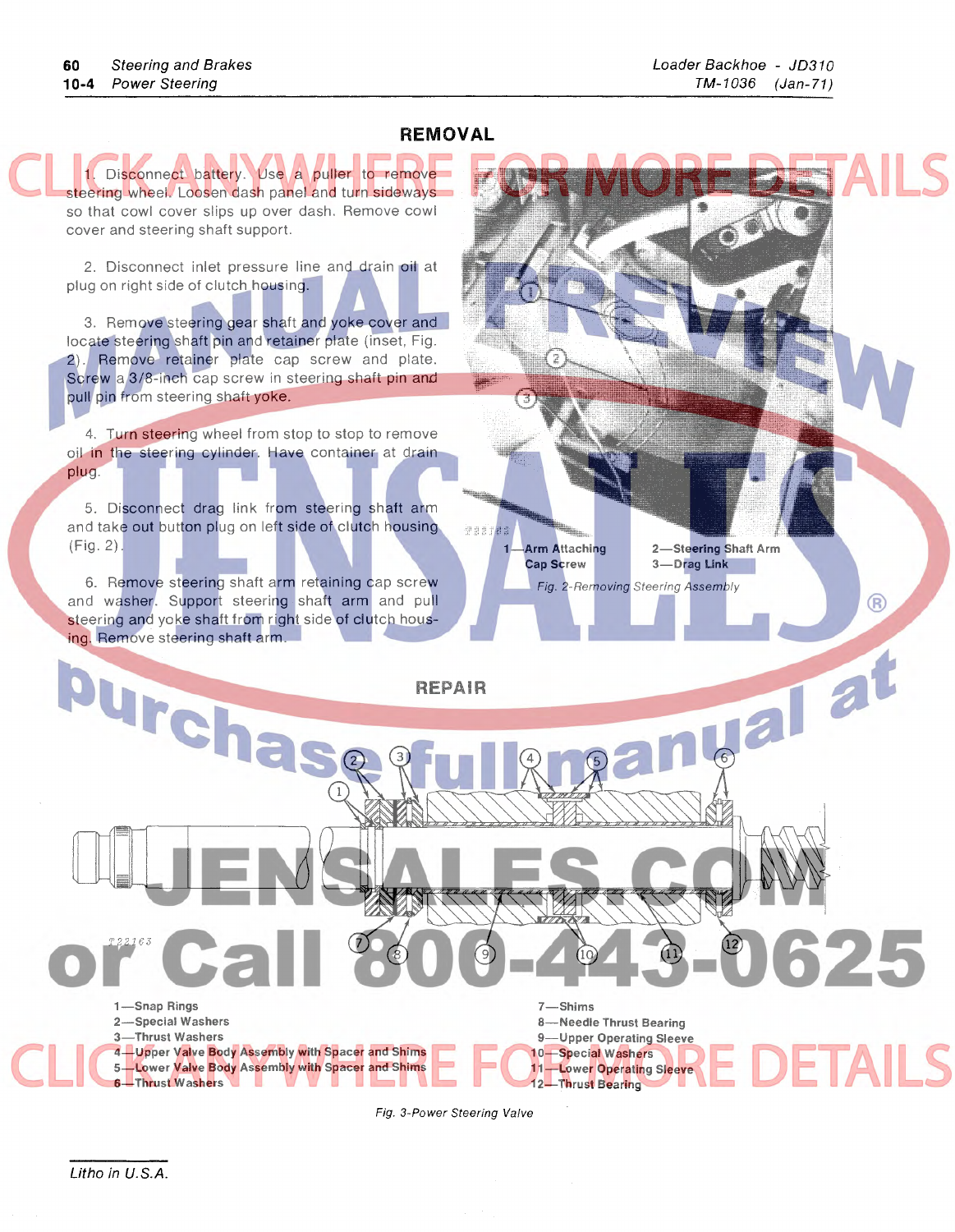## **Section 70** K ANYWI **DRAULIC SYS**

#### CONTENTS OF THIS SECTION

| GROUP 5-GENERAL INFORMATION, TESTING   | Page                                              | GROUP 25 - BACKHOE CONTROL VALVE                    | Page                 |
|----------------------------------------|---------------------------------------------------|-----------------------------------------------------|----------------------|
| <b>AND DIAGNOSIS</b>                   |                                                   | $(9405$ and $9500)$                                 |                      |
|                                        | $5 - 1$                                           |                                                     | $25 - 1$             |
|                                        |                                                   |                                                     | $25 - 3$             |
|                                        | Diagnosing Malfunctions  5-6                      |                                                     | $25 - 6$             |
|                                        |                                                   | Relief Valves<br>Control Linkage                    | $25 - 7$<br>$25 - 8$ |
| <b>GROUP 10-HYDRAULIC PUMP</b>         |                                                   |                                                     | $25 - 9$             |
|                                        | General Information  10-1                         |                                                     |                      |
|                                        |                                                   | <b>GROUP 30 - HYDRAULIC CYLINDERS</b>               |                      |
|                                        |                                                   |                                                     |                      |
|                                        |                                                   |                                                     |                      |
|                                        |                                                   |                                                     |                      |
| <b>GROUP 15-HYDRAULIC COMPONENTS</b>   |                                                   |                                                     |                      |
|                                        |                                                   | GROUP 35 - 9500 BACKHOE SWING CYLINDER              |                      |
|                                        |                                                   |                                                     |                      |
|                                        |                                                   |                                                     |                      |
|                                        |                                                   | Torque Values and Special Tools 3545)               |                      |
|                                        |                                                   |                                                     |                      |
| <b>GROUP 20 - LOADER CONTROL VALVE</b> |                                                   |                                                     |                      |
|                                        |                                                   |                                                     |                      |
| Repair-                                |                                                   |                                                     |                      |
|                                        |                                                   |                                                     |                      |
|                                        |                                                   |                                                     |                      |
|                                        |                                                   | nual al                                             |                      |
|                                        |                                                   |                                                     |                      |
|                                        |                                                   |                                                     | Group 5              |
|                                        |                                                   |                                                     |                      |
|                                        |                                                   |                                                     |                      |
|                                        |                                                   | GENERAL INFORMATION, TESTING AND DIAGNOSIS          |                      |
|                                        |                                                   | GENERAL INFORMATION                                 |                      |
|                                        |                                                   |                                                     |                      |
|                                        | <b>CAUTION: Escaping fluid under pressure can</b> | For general information and repair on the hydraulic |                      |
|                                        | have sufficient force to penetrate the skin       | brakes and power steering components refer to Sec-  |                      |

 $\blacksquare$  have sufficient force to penetrate the skin causing serious personal injury. Before disconnecting lines, be sure to relieve all pressure. Before applying pressure to the system, be sure all connections are tight and that lines and hoses are not damaged. Fluid escaping from a very small hole can be almost invisible. Use a piece of cardboard or wood, rather than the hands, to search for suspected leaks.

tion 60.<br>
Fest See FOS Manual "HYDRAULICS" for additional description and theory of operation for a hydraulic components. The hydraulic system is a closed-center, constant

pressure type system (Fig. 1). It hydraulically operates the steering, loader and backhoe. System oil is contained in the transmission case which serves as the reservoir.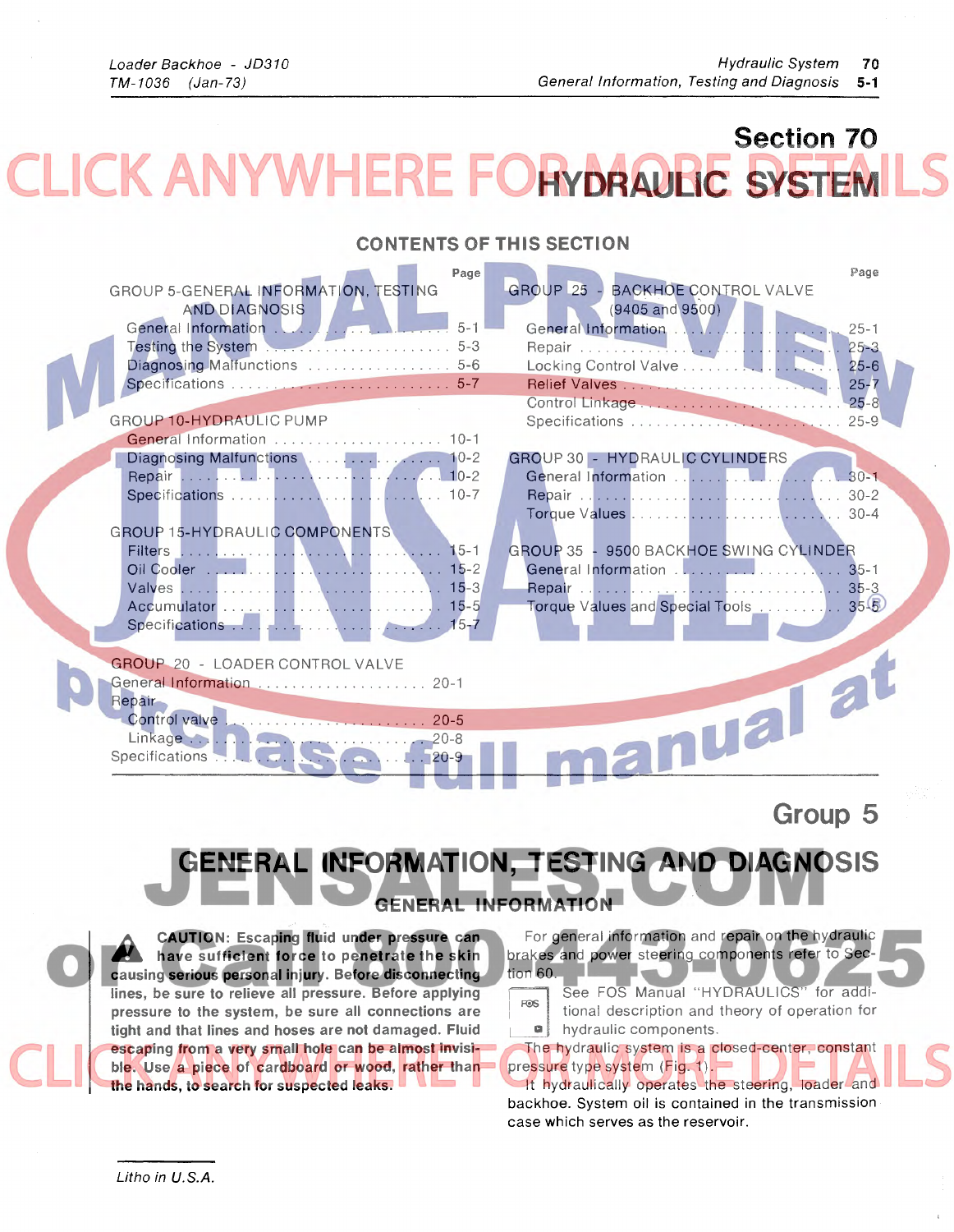## Section 80 **MISCELL ANEOUS**

### CONTENTS OF THIS SECTION

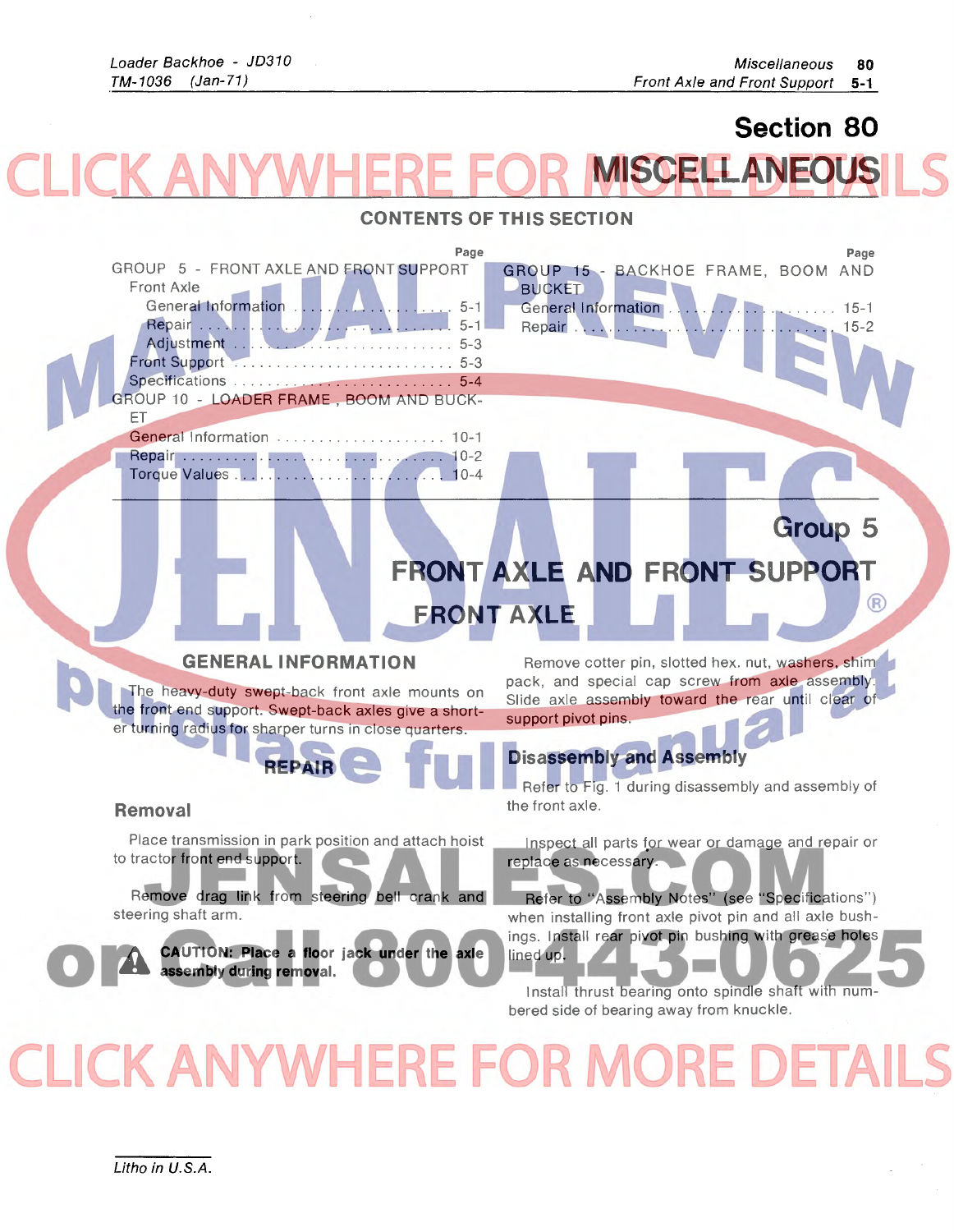## **INDEX**

|                                                                              | Backhoe control valve, hydraulic (Continued):       |
|------------------------------------------------------------------------------|-----------------------------------------------------|
| Accumulator, hydraulic oil    70-15-5 - 70-15-6                              | Valve assembly M. M. M. M. M. 19925-4               |
| Accumulator, hydraulic oil, pre-charging 70-15-6                             |                                                     |
| After-sales inspection 10-10-3                                               | Backhoe dimensions  10-5-3                          |
| Air cleaner  30-15-1                                                         | Backhoe removal and installation 10-25-1 - 10-25-2  |
|                                                                              | Backhoe swing cylinder  70-30-3.                    |
| Air filter<br>Air intake system<br>Albert (1994)<br>Albert (1994)<br>20-15-1 | 70-35-1 - 70-35-4<br>Basic engine                   |
|                                                                              |                                                     |
|                                                                              |                                                     |
|                                                                              |                                                     |
| Alternator testing  40-10-6                                                  | Bearing drive end, alternator  40-10-4              |
| Armature, starting motor  40-15-4                                            |                                                     |
|                                                                              | Bearings, alternator  40-10-3,40-10-4               |
| Axle, front, adjustment 80-5-3                                               | Bearings, main crankshaft 20-10-8                   |
|                                                                              | Bearings, needle, carburetor  30-20-3 - 30-20-4     |
| В                                                                            |                                                     |
|                                                                              |                                                     |
|                                                                              | Brake pressure plate facing, and disk  60-5-5       |
|                                                                              | Brake system malfunctions  60-5-3                   |
|                                                                              |                                                     |
|                                                                              | Brakes, hydraulic 60-5-1 - 60-5-7                   |
|                                                                              | Braking, equalized  60-5-3                          |
|                                                                              | Braking, individual  60-5-2)                        |
|                                                                              |                                                     |
| Tapered pins, assembly  80-15-4                                              | Brushes, alternator 40-10-4                         |
| Wedge bushings, assembly  80-15-4<br>Backhoe (9500)  80-15-5 - 80-15-9       | Brushes, starting motor  40-15-4,40-15-5            |
| Boom 80-15-8                                                                 |                                                     |
|                                                                              |                                                     |
|                                                                              |                                                     |
| Bucket tooth assembly 80-15-9                                                | Cam advance adjustment 30-25-3                      |
|                                                                              | Camshaft      20-10-10 - 20-10-11                   |
|                                                                              | Carburetor 30-20-1 - 30-20-4                        |
|                                                                              | Carburetor adjustments  20-20-5,30-20-4             |
| Sub frame and tie bar  80-15-5                                               | Carburetor malfunctions  30-20-2                    |
| Tapered pins, assembly  80-15-9                                              | Charging system 40-10-1 - 40-10-6                   |
| Wedge bushings, assembly  80-15-9                                            | Charging system diagnosis, test . 40-10-1 - 40-10-3 |
| Backhoe control valve, hydraulic 70-25-1 - 70-25-8                           | Choke assembly, carburetor  30-20-3                 |
| Boom section<br>$70 - 25 - 2$                                                | 40-25-1                                             |
| $70 - 25 - 8$<br>Linkage                                                     | Clutch assembly:  50-10-1 - 50-10-6                 |
| Locking control valve (9500)<br>$70 - 25 - 6$                                | Adjustments  50-10-4,50-10-6                        |
| $70 - 25 - 7$                                                                | $50 - 10 - 6$                                       |
| Swing section<br>$70 - 25 - 3$                                               | Clutch controls<br>$50 - 10 - 5$                    |
| Testing control valve.<br>$70 - 25 - 2$                                      | Clutch housing<br>$50 - 10 - 6$                     |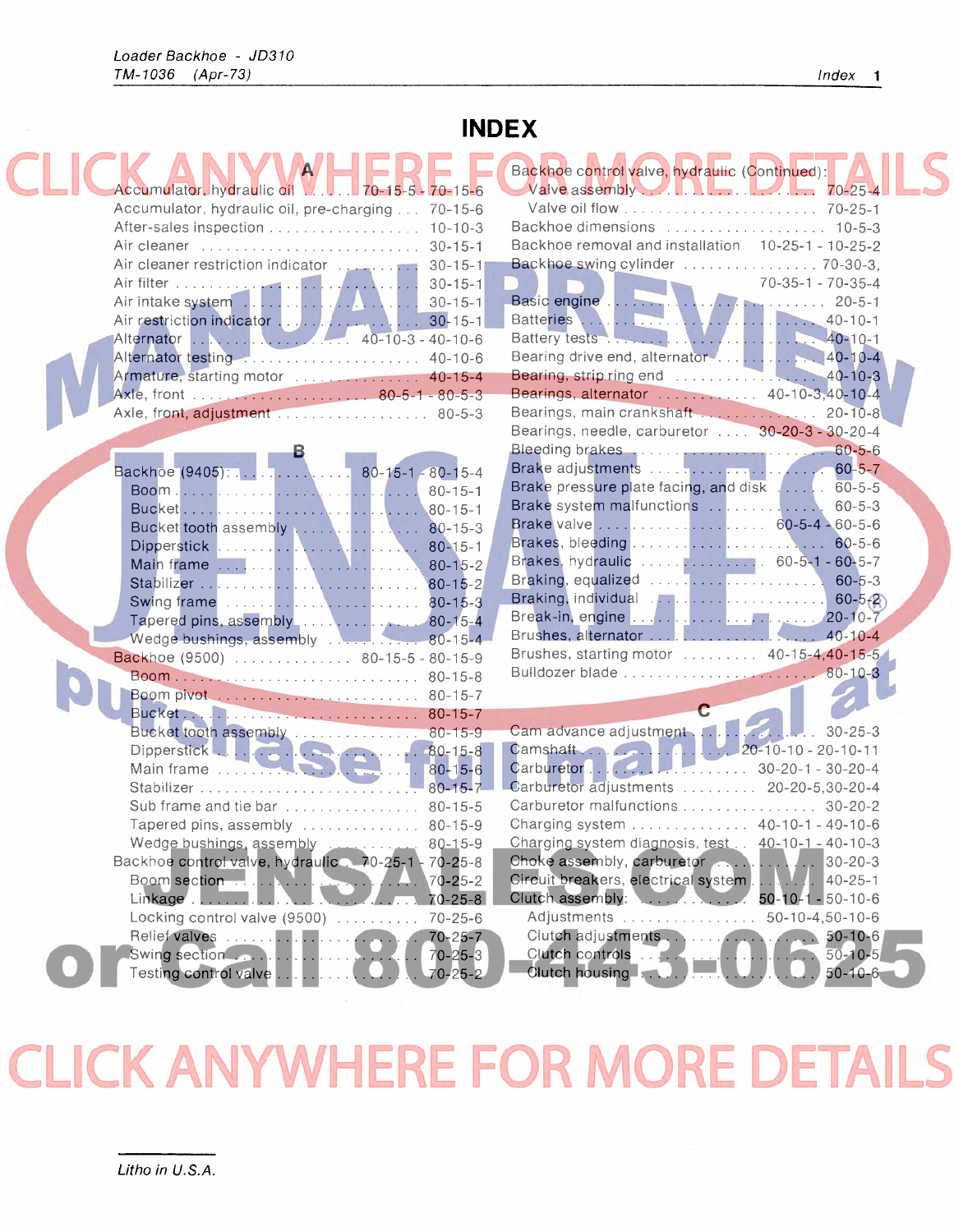| Clutch assembly (continued):                                    |                 |                                                           |               |                |
|-----------------------------------------------------------------|-----------------|-----------------------------------------------------------|---------------|----------------|
|                                                                 |                 | Engine, basic<br>Engine, preak-in M. M. Consults 190-10-7 |               |                |
| Malfunctions  A ININYAA/IL 50-10-2                              |                 |                                                           |               |                |
| Pressure plate         50-10-3                                  |                 |                                                           |               |                |
| Single stage assembly  50-10-1                                  |                 |                                                           |               |                |
| Single stage clutch and flywheel  50-10-3                       |                 | Crankshaft  20-10-8                                       |               |                |
| Throw-out bearing 50-10-5                                       |                 |                                                           |               |                |
| Throw-out shaft 50-10-5 - 50-10-6                               |                 |                                                           |               |                |
| Connecting rod and piston                                       |                 |                                                           |               |                |
|                                                                 |                 |                                                           |               |                |
| Cooling system, after-sales inspection  10-10-3                 |                 | Gear train 20-10-12 - 20-10-14                            |               |                |
|                                                                 |                 |                                                           |               |                |
| Cooling system, malfunctions 20-25-1                            |                 |                                                           |               |                |
| Cooling system, predelivery inspection  10-10-1                 |                 |                                                           |               |                |
|                                                                 |                 | Piston and connecting rod                                 |               |                |
|                                                                 |                 | assembly 20-10-4 - 20-10-7                                |               |                |
|                                                                 |                 |                                                           |               |                |
|                                                                 |                 |                                                           |               |                |
|                                                                 |                 | Rocker arm assembly 20-10-2 - 20-10-3                     |               |                |
| Cylinder liners 20-10-4 - 20-10-7                               |                 |                                                           |               |                |
| Cylinder liners, deglazing  20-10-4                             |                 |                                                           |               |                |
|                                                                 |                 |                                                           |               |                |
| Cylinders, hydraulic  70-30-1 - 70-30-3                         |                 |                                                           |               |                |
|                                                                 |                 | Valve tappet clearance adjustment 20-10-3                 |               |                |
| D                                                               |                 | Engine cooling system 20-25-1 - 20-25-4                   |               |                |
|                                                                 |                 |                                                           |               |                |
| Deglazing cylinder liners  20-10-4                              |                 | Engine, governor 20-20-1 - 20-20-3                        |               | $^{\circledR}$ |
| Differential: 50-25-1 - 50-25-4                                 |                 | Engine lubricating oils 10-20-2                           |               |                |
|                                                                 |                 | Engine, lubrication system 20-15-1 - 20-15-4              |               |                |
|                                                                 |                 | Engine, malfunctions  20-5-2, 20-10-1                     |               |                |
| Differential assembly  50-25-2                                  |                 | Engine oil pressure, checking  20-15-1                    |               |                |
| Differential assembly with lock 50-25-1                         |                 | Engine oil pump  20-15-1 - 20-15-3                        |               |                |
|                                                                 |                 | Engine, predelivery inspection 10-10-2                    |               |                |
|                                                                 |                 | Engine, removal and installation 10-25-2                  |               |                |
| Spiral bevel gear and pinion tooth<br>pattern 50-25-3 - 50-25-4 |                 | Engine speed control linkage  20-20-4                     |               |                |
|                                                                 |                 |                                                           |               |                |
|                                                                 |                 | Engine testing, preliminary  10-15-1                      |               |                |
| Distributor assembly  40-20-2                                   | $40 - 20 - 1$   | Engine tune-up 10-15-1 - 10-15-3                          |               |                |
|                                                                 |                 | Engine valves                                             | $20 - 10 - 2$ |                |
| Distributor timing  40-20-3<br>Drive shaft, collar-shift        |                 |                                                           | $60 - 5 - 3$  |                |
|                                                                 | $50 - 15 - 1$ , |                                                           |               |                |
| transmission<br>$50 - 15 - 6 - 50 - 15 - 9$                     |                 |                                                           |               |                |
| Drive shaft, fuel injection pump                                | $30 - 25 - 2$   | Filter, air                                               | $30 - 15 - 1$ |                |
|                                                                 |                 | Filter, engine oil and a company of the company           | $20 - 15 - 1$ |                |
|                                                                 |                 | Filters, fuel                                             | $30 - 10 - 2$ |                |
|                                                                 |                 | Filters, hydraulic 70-15-1 - 70-15-2                      |               |                |
| Electrical circuit test and diagnosis                           | $40 - 5 - 2$    | Final drives: T. M. M. M. M. S0-30-1-50-30-2              |               |                |
|                                                                 | $40 - 5 - 1$    |                                                           |               |                |
| Electrical system, after-sales inspection 10-10-4               |                 | Axle bearings, adjustment  50-30-2                        |               |                |
| Electrical system, predelivery inspection 10-10-1               |                 |                                                           |               |                |
|                                                                 |                 |                                                           |               |                |
|                                                                 |                 |                                                           |               |                |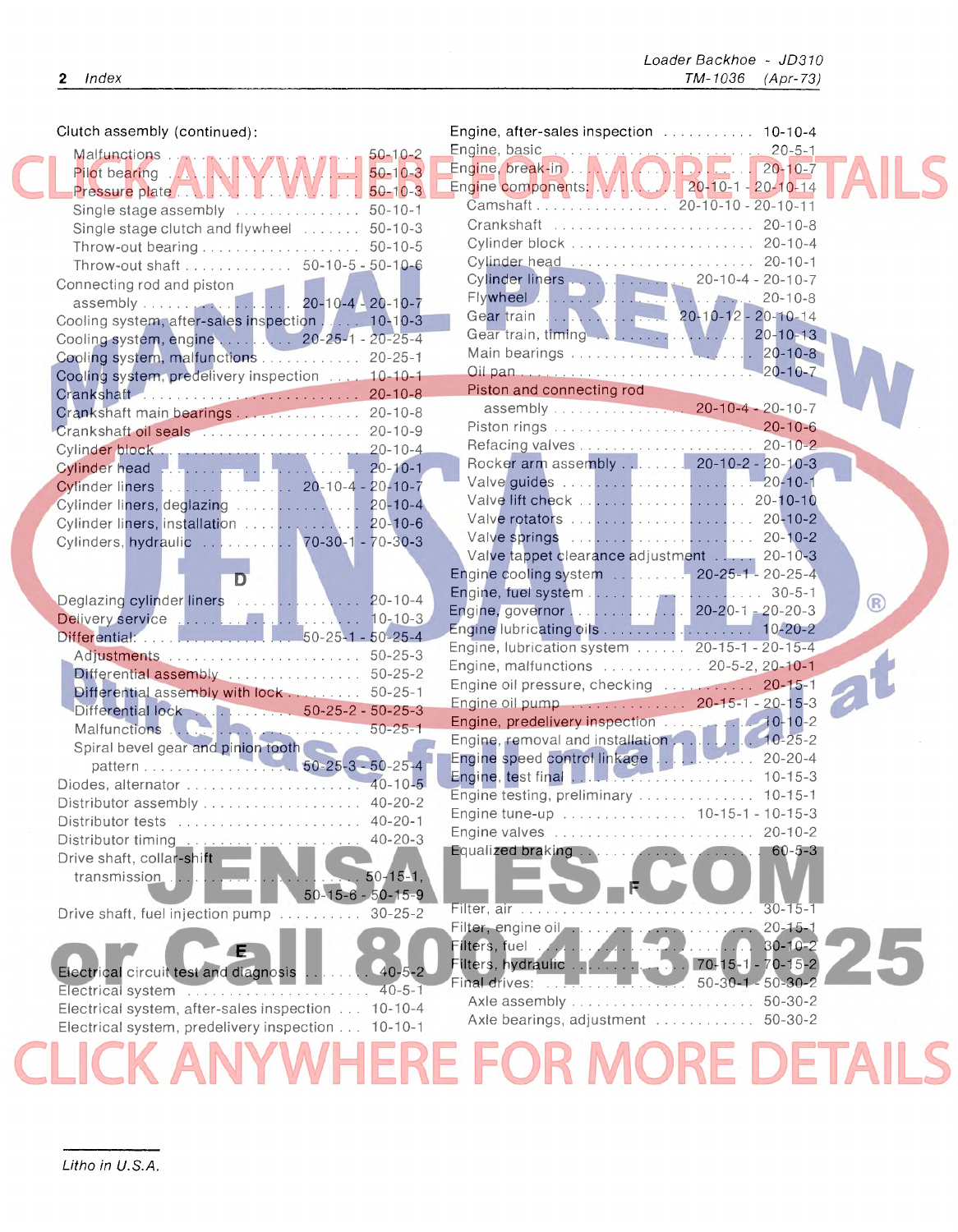|  |  |  | Index | З |
|--|--|--|-------|---|
|--|--|--|-------|---|

| Final drives (Continued):<br>Axle housing  50-30-1 |                 | Hydraulic return oil filter  70-15-1<br>Hydraulic pressure control valve . 70-15-3 - 70-15-4 |
|----------------------------------------------------|-----------------|----------------------------------------------------------------------------------------------|
| Malfunctions N. 7. 1. 7. 7. 1. 1. 50-30-1          |                 | Hydraulic pressure control valve check  70-5-5                                               |
|                                                    | $50 - 30 - 1$   |                                                                                              |
| Flywheel  20-10-8                                  |                 | Drive assembly  70-10-5                                                                      |
|                                                    |                 |                                                                                              |
| Front axle adjustment 80-5-3                       |                 |                                                                                              |
| Front support 80-5-3 - 80-5-4                      |                 |                                                                                              |
|                                                    |                 |                                                                                              |
| Fuel injection pump (Roosa-Master                  |                 |                                                                                              |
|                                                    |                 |                                                                                              |
| Fuel injection pump drive shaft                    |                 | Stroke control valve 70-10-4 - 70-10-6                                                       |
|                                                    |                 |                                                                                              |
| Fuel injection pump malfunctions  30-25-1          |                 |                                                                                              |
|                                                    |                 |                                                                                              |
|                                                    |                 | Hydraulic system malfunctions  70-5-6                                                        |
| Fuel system, after-sales inspection  10-10-3       |                 | Hydraulic testing 70-5-3 - 70-5-5                                                            |
| Fuel system malfunctions 30-5-1 - 30-5-2           |                 |                                                                                              |
|                                                    |                 | Hydraulic transmission oil filter relief                                                     |
| Fuel transfer pump malfunctions  30-10-2           |                 | Hydraulic transmission oils 10-20-2                                                          |
|                                                    |                 |                                                                                              |
| G                                                  |                 |                                                                                              |
| Gauges, electrical 40-25-1                         |                 | $40 - 20 - 4$                                                                                |
| Gear train, engine 20-10-12 - 20-10-14             |                 | Ignition system: 40-20-1 - 40-20-4                                                           |
| Gear train, engine, timing 20-10-13                |                 | Distributor assembly  40-20-2                                                                |
| General after-sales inspection New Lewis 2010-4    |                 |                                                                                              |
| General predelivery inspection 10-10-2             |                 | Indexing distributor 40-20-3                                                                 |
| General specifications  10-5-1 - 10-5-3            |                 |                                                                                              |
| Governor, engine  20-20-1                          |                 | Timing distributor 40-20-3                                                                   |
| Governor linkage adjustment  20-20-3               |                 |                                                                                              |
| Governor malfunctions 20-20-1                      |                 | Injection pump, fuel (Roosa-Master                                                           |
|                                                    |                 | $JDB$ , $\ldots$ , $\ldots$ , $\ldots$ , $\ldots$ , $30-25-1-30-25-4$ ,                      |
|                                                    |                 | $40 - 10 - 7$                                                                                |
|                                                    |                 | Injection pump, fuel, drive shaft and gears . 30-25-2                                        |
| Н                                                  |                 | Injection pump, fuel, malfunctions 30-25-1                                                   |
| Hydraulic brakes 60-5-1 - 60-5-7                   |                 | Injection pump, fuel, timing  30-25-3                                                        |
| Hydraulic circuit flow diagram  70-5-2             |                 | Inspection, after-sales 10-10-3 - 10-10-4                                                    |
|                                                    | $70 - 5 - 4$    | Inspection, predelivery<br>$10-10-1 - 10-10-2$                                               |
|                                                    |                 |                                                                                              |
| Hydraulic cylinders, testing                       | $70 - 30 - 1$   |                                                                                              |
| Hydraulic oil accumulator  70-15-5 - 70-15-6       |                 | Knurling valve guides .                                                                      |
| Hydraulic oil accumulator, pre-charging  70-15-6   |                 |                                                                                              |
| Hydraulic oil cooler                               | $0.11.170-15-2$ |                                                                                              |
|                                                    |                 |                                                                                              |
|                                                    |                 |                                                                                              |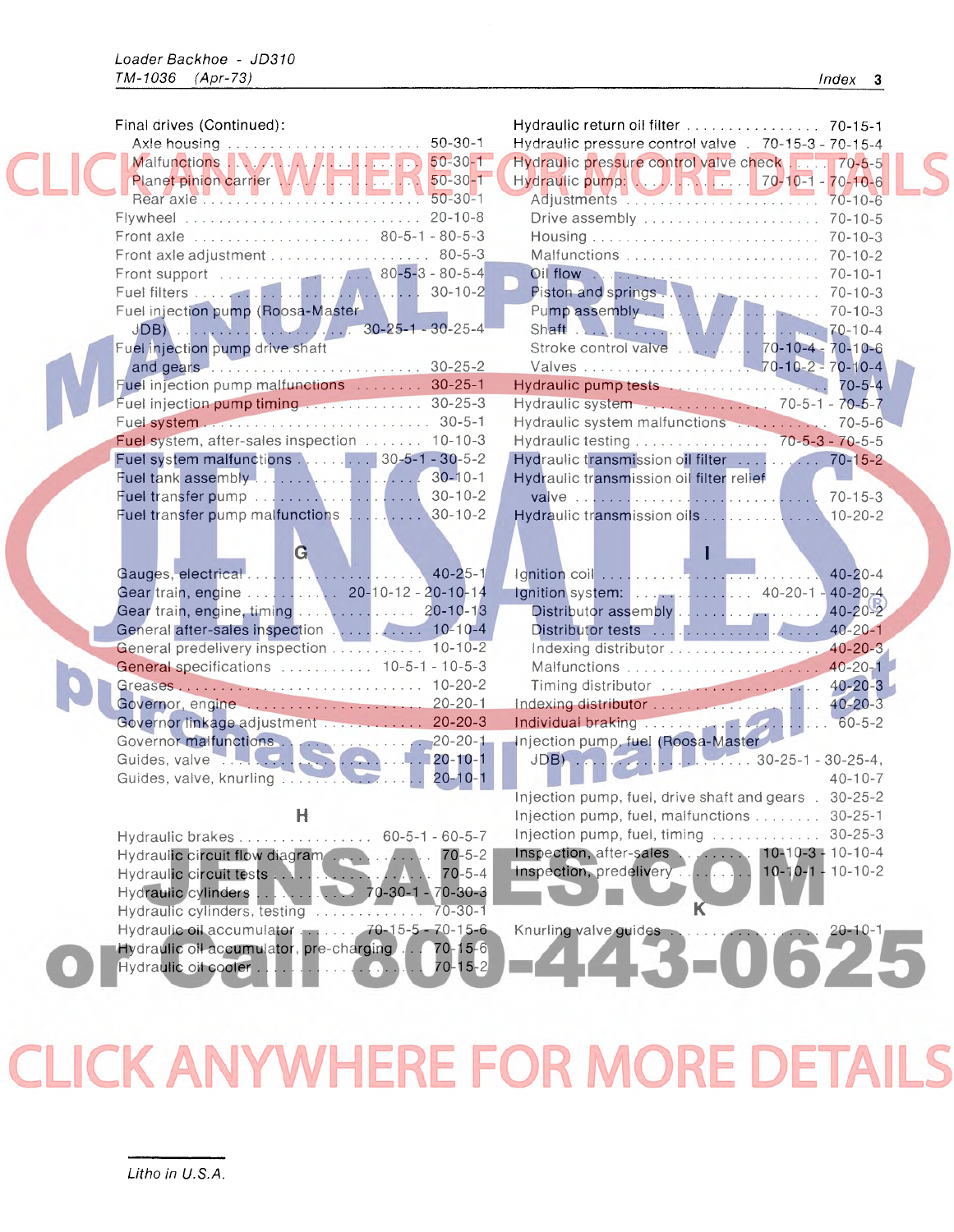| Index<br>4 |                                                                              |                                                           | Loader Backhoe - JD310<br>TM-1036 | $(Apr-73)$ |
|------------|------------------------------------------------------------------------------|-----------------------------------------------------------|-----------------------------------|------------|
|            |                                                                              | N                                                         |                                   |            |
|            | Loader:  80-10-1 - 80-10-3                                                   | Needle bearings, carburetor 30-20-3 - 30-20-4             |                                   |            |
|            | Loader boom and bucket linkage   80-10-1<br>Loader boom cylinder N. 70-30-11 | $\bullet$<br>Oil accumulator, hydraulic 70-15-5 - 70-15-6 |                                   |            |
|            | Loader bucket cylinder  70-30-2                                              | Oil cooler, hydraulic  70-15-2                            |                                   |            |
|            | Loader bucket teeth 80-10-3                                                  |                                                           |                                   |            |
|            | Loader control valve, hydraulic 70-20-1 - 70-20-8                            | Oil filter, hydraulic return  70-15-1                     |                                   |            |
|            | Boom section  70-20-2,70-20-6                                                |                                                           |                                   |            |
|            | Bucket section 70-20-3, 70-20-5                                              |                                                           |                                   |            |
|            |                                                                              |                                                           |                                   |            |
|            | Relief valve 70-20-4,70-20-7                                                 |                                                           |                                   |            |
|            |                                                                              | Oil pump, engine, drive shaft  20-15-2                    |                                   |            |
|            |                                                                              | Oil pump, transmission, collar-shift 50-15-10             |                                   |            |
|            |                                                                              |                                                           |                                   |            |
|            | Loader installation and removal  10-25-8                                     |                                                           |                                   |            |
|            | Lock, differential 50-25-2 - 50-25-3                                         | Operation, predelivery inspection 10-10-2                 |                                   |            |
|            |                                                                              | Overrunning clutch starting motor $40-15-4$               |                                   |            |

|                                                      | Overrunning    |
|------------------------------------------------------|----------------|
|                                                      |                |
|                                                      |                |
|                                                      | Piston and co  |
| Lubrication, after-sales inspection 10-10-4          | Piston rings.  |
|                                                      | Pistons, insta |
| Lubrication, predelivery inspection N.  1 10-10-1    | Pistons, remo  |
| Lubrication system, engine  20-15-1 - 20-15-4        | Power train.   |
| Lubrication system, malfunctions . 20-15-1 - 20-15-2 | Power train n  |
|                                                      | Predelivery s  |
|                                                      | Preliminary e  |
|                                                      |                |

| 1-443-0625 |
|------------|
|            |
|            |
|            |
|            |

| Loader Backhoe - JD310 |  |
|------------------------|--|
| $TM-1036$ (Apr-73)     |  |

**SOF OFFA** 

| $70 - 30 - 1$                    | $\overline{O}$                                                             |
|----------------------------------|----------------------------------------------------------------------------|
| $80 - 10 - 2$                    | Oil accumulator, hydraulic 70-15-5 - 70-15-6                               |
| $70 - 30 - 2$                    | Oil cooler, hydraulic 70-15-2                                              |
| $80 - 10 - 3$                    |                                                                            |
| $-70-20-8$                       | Oil filter, hydraulic return  70-15-1                                      |
| $2,70-20-6$                      | Oil pan installation  20-10-7                                              |
| $3,70 - 20 - 5$<br>$70 - 20 - 8$ | Oil pressure adjustment  20-15-4                                           |
| $4,70 - 20 - 7$                  | Oil pressure check, engine  20-15-1                                        |
| $70-20-4$                        |                                                                            |
| $70-20-1$                        | Oil pump, engine, drive shaft  20-15-2                                     |
| $80 - 10 - 1$                    | Oil pump, transmission, collar-shift  50-15-10                             |
| $-10 - 25 - 8$                   |                                                                            |
| $-50-25-3$                       |                                                                            |
| $70-30-3$                        | Operation, predelivery inspection 10-10-2                                  |
| $10-20-2$                        | Overrunning clutch, starting motor 40-15-4                                 |
| $10 - 20 - 2$                    |                                                                            |
| $10 - 20 - 2$                    |                                                                            |
| $10 - 10 - 4$                    | Piston and connecting rod assembly 20-10-4, 20-10-7                        |
| $10 - 20 - 1$                    | Piston rings, installation  20-10-6                                        |
| $10 - 10 - 1$                    |                                                                            |
| $-20-15-4$                       |                                                                            |
| $-20-15-2$                       |                                                                            |
|                                  | ®                                                                          |
|                                  |                                                                            |
|                                  | Pump, fuel injection (Roosa-Master                                         |
| $. 60 - 5 - 3$                   |                                                                            |
| $30-20-2$                        | Pump, fuel injection, drive shaft                                          |
| $50 - 10 - 2$                    |                                                                            |
| $20 - 25 - 1$                    |                                                                            |
| $50-25-1$                        | Pump, fuel injection, malfunctions 30-25-1<br>Pump, fuel injection, timing |
| $2,20-10-1$                      |                                                                            |
| $50-30-1$                        |                                                                            |
| $30-25-1$                        | Pump, oil, engine  20-15-1 - 20-15-3                                       |
| $1 - 30 - 5 - 2$                 | Pump, oil, collar-shift transmission  50-15-10                             |
| $. 30 - 10 - 2$                  | Pump, water  20-25-1 - 20-25-4                                             |
| $20 - 20 - 1$                    |                                                                            |
| $70 - 10 - 2$                    | R                                                                          |
| $. 70 - 5 - 6$<br>$A0 - 20 - 1$  | $20 - 25 - 1$                                                              |
|                                  |                                                                            |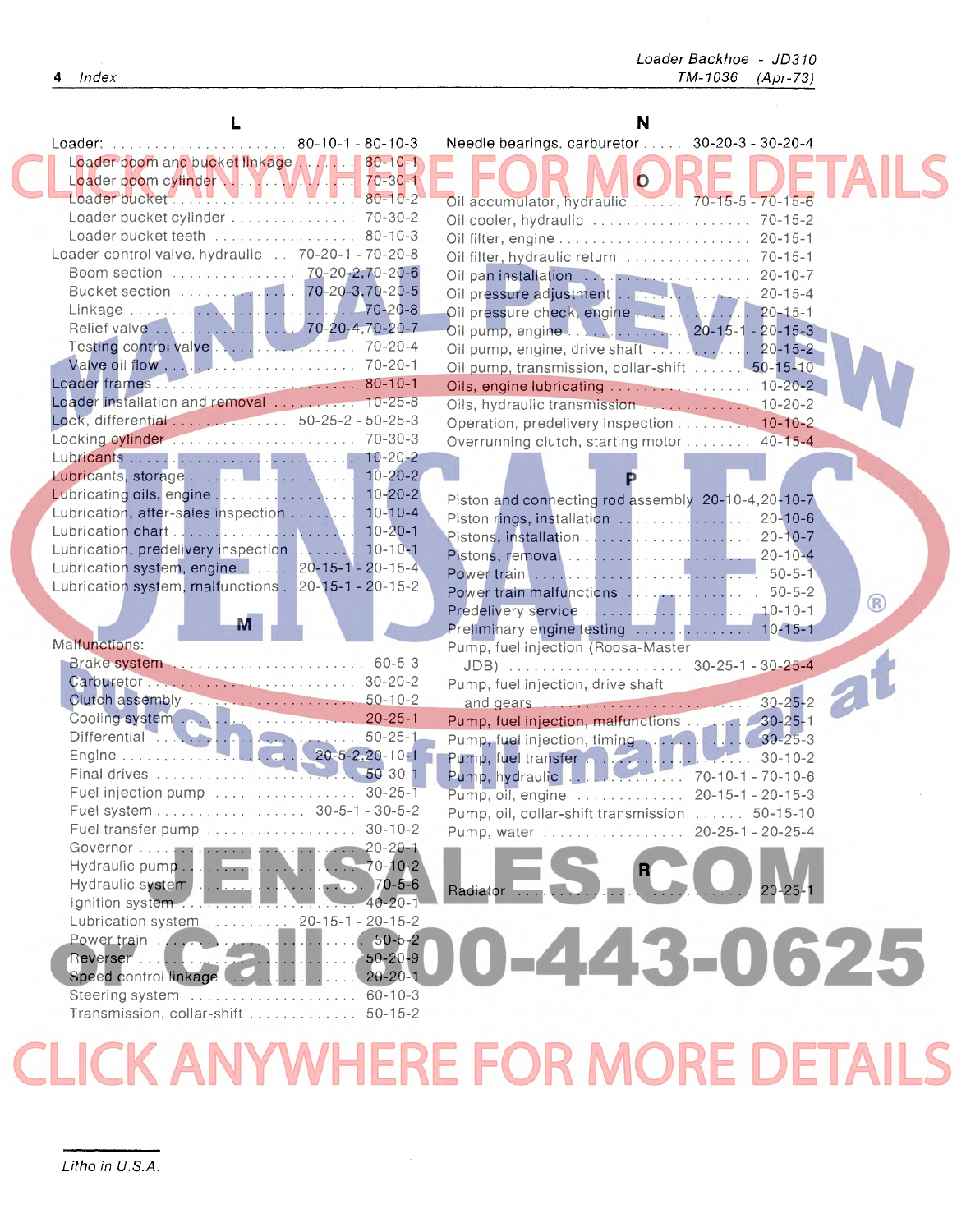| Radiator pressure cap  20-25-2                                                                |                | Special tools (Continued):                                         |               |
|-----------------------------------------------------------------------------------------------|----------------|--------------------------------------------------------------------|---------------|
| Regulator tests  40-10-3                                                                      |                | Backhoe swing cylinder  70-35-5 - 70-35-6                          |               |
| Reverser 1. 1. 1. 1. 4. 1. 50-20-1-50-20-15                                                   |                |                                                                    | $30 - 20 - 5$ |
|                                                                                               |                | Clutch assembly 2012 12 2020 2020 20210-7                          |               |
| Accumulator charging orifices 50-20-1                                                         |                |                                                                    |               |
| Brake assembly  50-20-12                                                                      |                |                                                                    |               |
| Clutch control valve  50-20-1,50-20-3,                                                        |                |                                                                    |               |
|                                                                                               | $50 - 20 - 11$ | Hydraulic components  70-15-8                                      |               |
|                                                                                               |                |                                                                    |               |
| Control valve assembly 50-20-1 - 50-20-3                                                      |                |                                                                    |               |
| Cooler bypass and relief valve  50-20-2                                                       |                |                                                                    |               |
| Forward clutch assembly  50-20-4,50-20-10,                                                    |                |                                                                    |               |
|                                                                                               | $50 - 20 - 14$ |                                                                    |               |
| Hydraulic flow  50-20-5, 50-20-6                                                              |                |                                                                    |               |
| Lockout pin adjustment  50-20-15                                                              |                | Speed control linkage  20-30-7                                     |               |
| Lubrication oil pressure reduction valve 50-20-2                                              |                |                                                                    |               |
|                                                                                               |                |                                                                    |               |
| Oil supply  50-20-1                                                                           |                | Transmission, collar-shift  50-15-11                               |               |
| Planetary gear set 50-20-13                                                                   |                | Specifications:                                                    |               |
| Pressure regulating valve New Lewis 2012-20-20-20<br>Reverse brake assembly  50-20-4,50-20-6, |                | Alternator  40-10-7                                                |               |
|                                                                                               | $50 - 20 - 10$ |                                                                    |               |
|                                                                                               |                |                                                                    |               |
| Reverser housing assembly 50-20-4,50-20-15<br>Reverser tests 50-20-7 - 50-20-8                |                |                                                                    |               |
|                                                                                               |                |                                                                    |               |
| Shift valve 50-20-1 - 50-20-2                                                                 |                |                                                                    |               |
|                                                                                               |                |                                                                    |               |
| Rocker arm assembly  20-10-2 - 20-10-3                                                        |                |                                                                    |               |
|                                                                                               |                |                                                                    |               |
|                                                                                               |                |                                                                    |               |
|                                                                                               |                | Fuel injection pump 30-25-4                                        |               |
| S                                                                                             |                |                                                                    |               |
|                                                                                               |                |                                                                    |               |
|                                                                                               |                | General:                                                           |               |
| Separation: 1.1.1.1.1.1.1.1.1.1.1.1.1.1.1.25-8<br>Axle assemblies                             |                |                                                                    |               |
|                                                                                               |                |                                                                    |               |
|                                                                                               |                |                                                                    |               |
|                                                                                               | $10 - 25 - 4$  |                                                                    |               |
| Front end assembly                                                                            | $10 - 25 - 3$  | Cooling system                                                     | $10 - 5 - 1$  |
|                                                                                               | $10 - 25 - 8$  | Differential and final drives                                      | $10 - 5 - 1$  |
|                                                                                               | $10 - 25 - 5$  |                                                                    | $10 - 5 - 1$  |
|                                                                                               | $10 - 25 - 7$  |                                                                    | $10 - 5 - 1$  |
| Service, delivery                                                                             | $10 - 10 - 3$  | Hydraulic system                                                   | $10 - 5 - 2$  |
| Service, predelivery with the contract of                                                     | $10 - 10 - 1$  | Loader dimensions                                                  | $10 - 5 - 3$  |
| Slip ring end bearing, alternator                                                             | $40 - 10 - 3$  |                                                                    | $10 - 5 - 2$  |
| Special tools:                                                                                |                | Tires <b>All Property Community</b>                                | $10 - 5 - 2$  |
| Air intake system                                                                             | $30 - 15 - 2$  |                                                                    | $10-5-1$      |
| Alternator                                                                                    | $40 - 10 - 7$  |                                                                    | $10 - 5 - 2$  |
|                                                                                               |                | Governor $\ldots \ldots \ldots \ldots \ldots \ldots \ldots \ldots$ | $20 - 30 - 7$ |
|                                                                                               |                | Hydraulic components                                               | $70 - 15 - 7$ |
|                                                                                               |                |                                                                    |               |